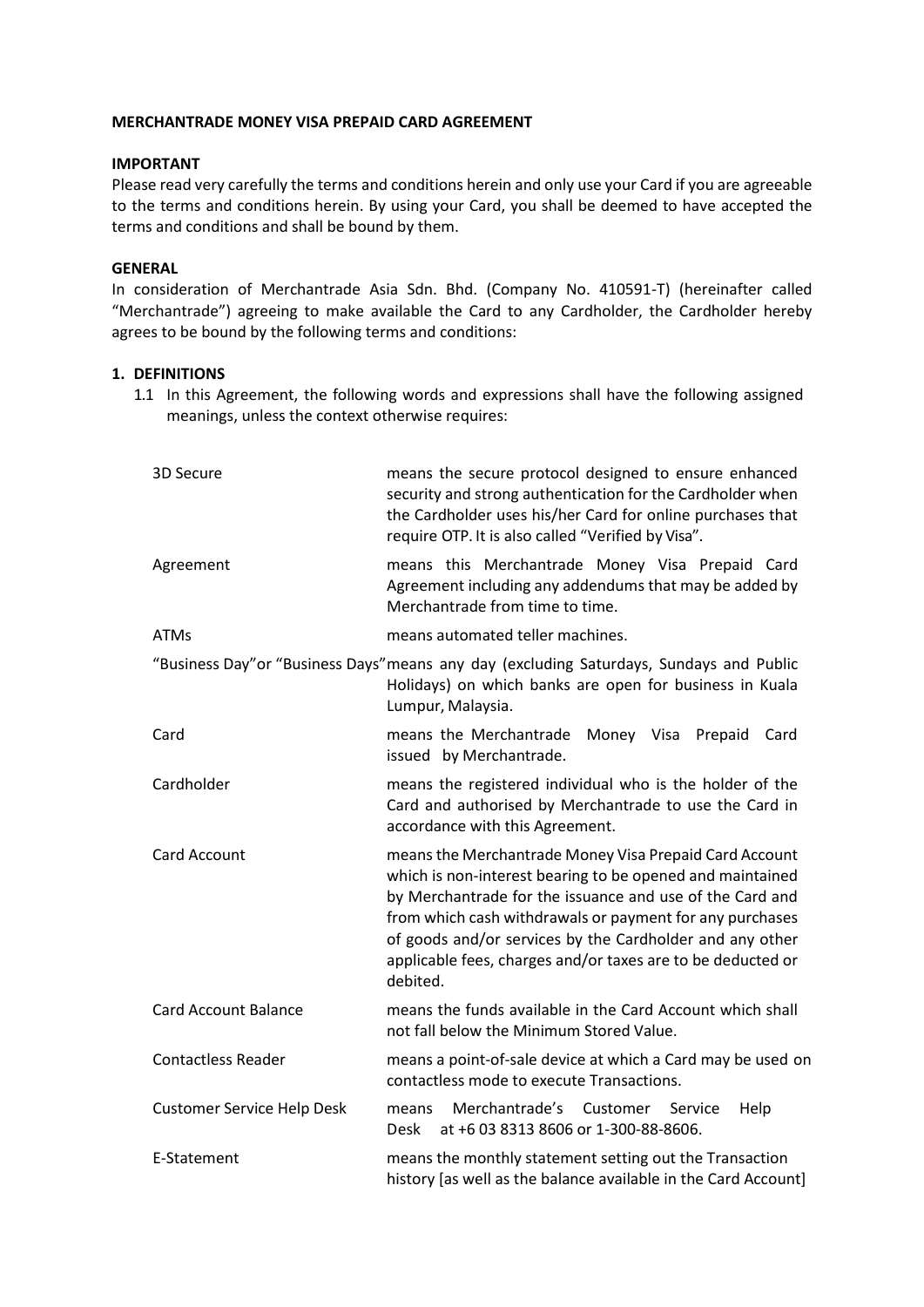accessible by the Cardholder from the Web Portal and/or Mobile Application.

- Face-to-Face Channel means presence of a natural person physically before (i) Merchantrade's authorized representative(s) or (ii) the Merchant's or its representative(s) as the case maybe.
- Joining Fee means the one-time fee of RM10.00 (Ringgit Malaysia Ten Only) for a non-personalised Card (without name & photo) or a personalised Card (with name only) or RM18.00 (Ringgit Malaysia Eighteen Only) for a personalised Card (with name & photo) or such other amount as may be specified by Merchantrade from time to time, chargeable by Merchantrade and payable by the Cardholder to Merchantrade upon issuance of the Card.
- "Listed Currency" or "Listed Currencies" means one or more currencies listed under the list of currencies on our Web Portal and/or Mobile Application.
- Listed Currency Wallet(s) means one or more wallets loaded with or holding the respective Listed Currency.
- "Merchant" or "Merchants" means any retailer, or any other person, firm or corporation, its employees, servants or agents that agrees to accept the Card and have agreed to provide goods and/or services to the Cardholder upon presentation of the Card by the Cardholder and upon the terms and conditions herein.
- Maximum Card Value has the meaning prescribed in Clause 7.1 of this Agreement.
- Minimum Stored Value means the minimum amount of RM20.00 (Ringgit Malaysia Twenty only) or its equivalent in foreign currency to be maintained in the Card Account at all times for Transactions using the Card.
- Mobile Application means the mobile software application downloaded and installed by a Cardholder into a Mobile Device in order to obtain acess to the applicable Mobile Transaction Services.
- Mobile Device(s) means the mobile phone or such other communication device which is used to access the applicable Mobile Transaction Services.
- Mobile Transaction Services means the Services which may be accessed by the Cardholder via the Internet, Mobile Application, Mobile Device or any other electronic medium.
- Non-Listed Currency means any currency that is not a Listed Currency.
- Online Account means the online account opened by the Cardholder via the Website or Mobile Appplication in order to obtain access to the applicable Mobile Transaction Services.
- OTP means One Time PIN which is a 6-digit code generated by Merchantrade to facilitate Cardholder's 3D Secure online transactions and/or Card PIN creation/change and/or Web Portal / Mobile Application transactions. This OTP is only valid for one session or transaction, on a computer system or digital device.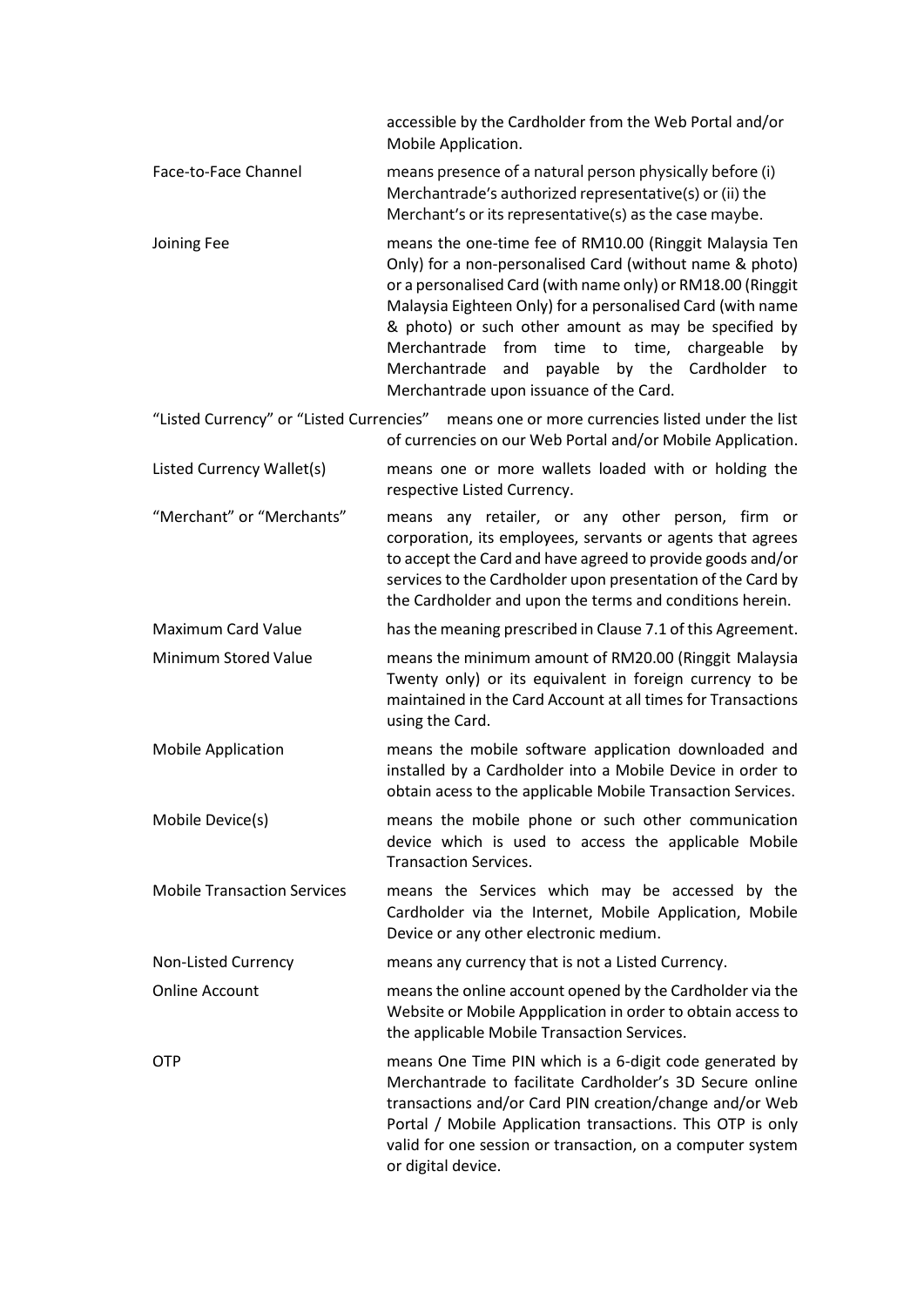| PIN                             | means the personal identification number issued on the<br>Card whereby the Cardholder must enter his or her PIN to<br>complete Transactions as and when PIN entry is required by<br>ATMs and/or any point-of-sale devices.                                                                                                                                                                                    |
|---------------------------------|---------------------------------------------------------------------------------------------------------------------------------------------------------------------------------------------------------------------------------------------------------------------------------------------------------------------------------------------------------------------------------------------------------------|
| <b>Prevailing Rate</b>          | means the indicative prevailing exchange rates displayed on<br>the Web Portal and/or Mobile Application in relation to the<br>Listed Currencies.                                                                                                                                                                                                                                                              |
| <b>Product Disclosure Sheet</b> | means a disclosure document about the Card, including but<br>not limited to its features, fees, charges and benefits.                                                                                                                                                                                                                                                                                         |
| <b>Services</b>                 | means the products and services made available to the<br>Cardholder by Merchantrade from time to time.                                                                                                                                                                                                                                                                                                        |
| <b>Stored Value Currency</b>    | means currency in Ringgit Malaysia                                                                                                                                                                                                                                                                                                                                                                            |
| Suspense Account                | means a separate account in which any balance in excess of<br>the maximum stored value will be transferred to and stored.                                                                                                                                                                                                                                                                                     |
| Top-Up                          | means the top-up amount or further reload amount<br>deposited by the Cardholder into the Card Account which<br>shall not cause the Card Account to exceed the maximum<br>Card Value at any given time or such other amount as may<br>be determined by Merchantrade for cash withdrawal or the<br>purchase of goods and/ or services from the Merchants in<br>accordance with the terms and conditions herein. |
| Top-Up Channel(s)               | means the available channels for the initial reload<br>and/or subsequent reloads identified by Merchantrade from<br>time to time. The available channels are not fixed and may<br>be changed or replaced by Merchantrade from time to time.<br>The latest details of the Top-Up Channels can be found on<br>the Website.                                                                                      |
| "Transaction" or "Transactions" | means any type of transaction effected through or in<br>connection with the use of the Card, including but not<br>limited to, the Mobile Transaction Services, online inquiries<br>and any other electronic mode of communications relating<br>to the Card.                                                                                                                                                   |
| Visa                            | means Visa Inc., P.O. box 8999, San Francisco, CA 94128,<br>United States of America and includes its successors-in-title<br>and assigns.                                                                                                                                                                                                                                                                     |
| Wallets                         | mean the separate wallets within the Card Account that<br>holds one or more of the Listed Currencies.                                                                                                                                                                                                                                                                                                         |
| <b>Web Portal</b>               | means (i) Merchantrade's web portal which a Cardholder has<br>access to via login using his or her Card Account details and<br>password, (ii) any such other sites as Merchantrade may<br>determine from time to time.                                                                                                                                                                                        |
| Website                         | means www.merchantrademoney.com                                                                                                                                                                                                                                                                                                                                                                               |
|                                 |                                                                                                                                                                                                                                                                                                                                                                                                               |

1.2 Unless the context otherwise requires:

- (i) Words denoting one gender include all other genders and words denoting the singular to include the plural and vice versa.
- (ii) If any expiry date or period of time falls on a day which is not a Business Day, then that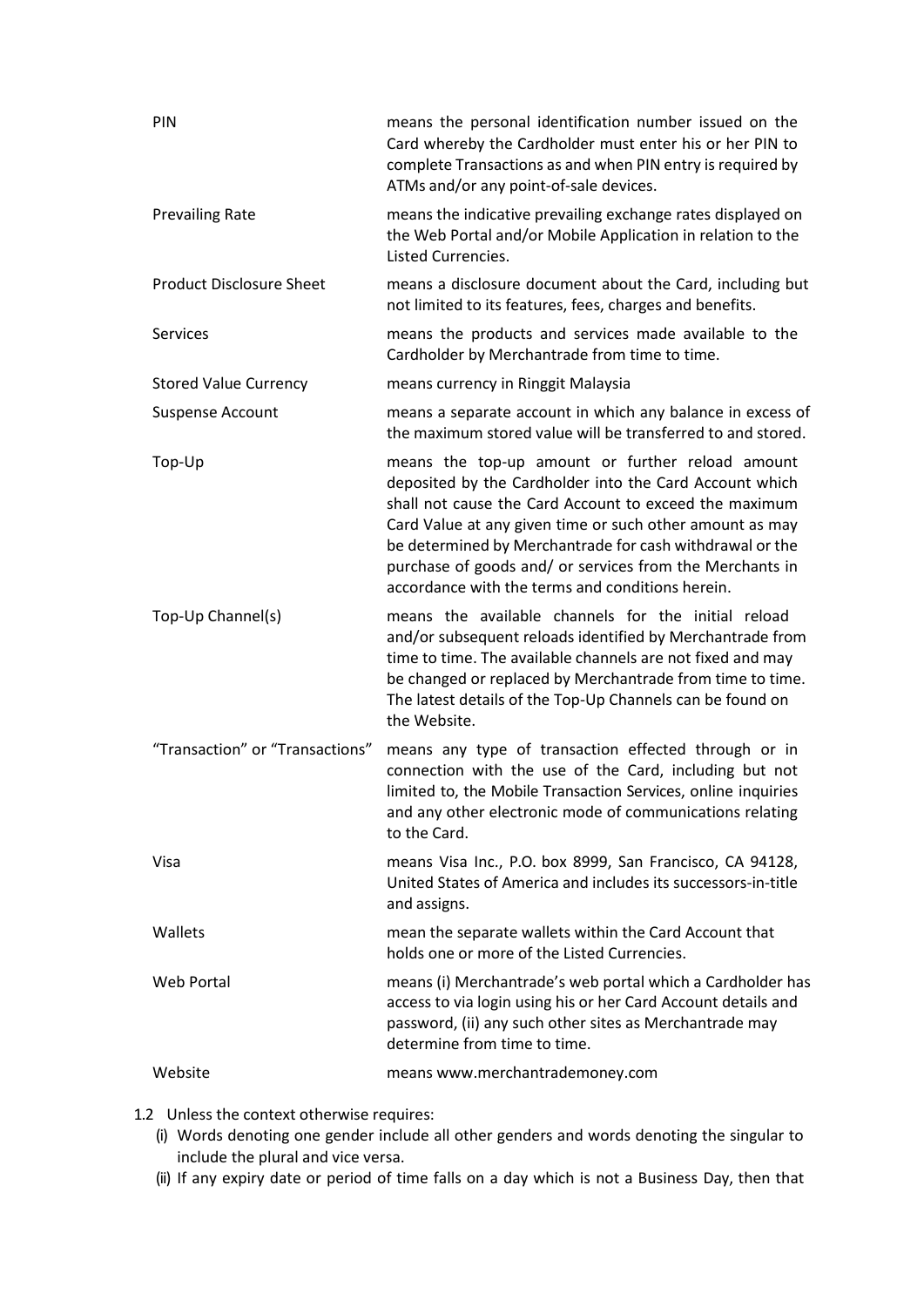period is to be deemed to only expire on the next Business Day.

(iii) The headings in this Agreement are inserted merely for convenience of reference and shall not affect the interpretation of the provisions herein contained.

# **2. EVIDENCE OF AGREEMENT**

2.1The Cardholder's signature and/or biometric authentication provided during the Card application process shall constitute the Cardholder's agreement to the terms and conditions herein governing the usage of the Card.

# **3. APPLICATION AND ACTIVATION OF THE CARD**

- 3.1There are 2 channels to apply for the Card. i.e. 1) Face-to-Face channel via Merchantrade branches, and authorised agents; and 2) Website and/or Mobile Application. Merchantrade may however introduce other channels for application of the Card from time to time (e.g. sales booths or self-service kiosk).
- 3.2 In order to apply for the Card with a wallet size of up to the Maximum Card Value, the applicant must complete the application form (hereinafter referred to as the "Standard Application Form") and submit it to Merchantrade together with image copy of his or her identification card or passport and/or work permit where the applicant is a foreigner, and all other relevant supporting documents and payments as specified therein. Original identification documents should be presented to Merchantrade for its verification. A wallet size of RM3,000 can only be considered by Merchantrade if original identity documents are not presented to Merchantrade during the Card on-boarding process.
- 3.3In the event that the Cardholder is a minor (aged 12 to below 18) ("Minor Cardholder"), the parents/ guardian of the Minor Cardholder and the Minor Cardholder acknowledge that the issue and use of the Card is governed by this Agreement and agree to be bound by this Agreement. The parents/guardian of the Minor Cardholder hereby also undertake to (i) indemnify Merchantrade against any Transactions and any losses, damages and/or liabilities suffered by Merchantrade for issuing the Card to the Minor Cardholder and (ii) explain the importance of Card details including but not limited to the PIN and/or OTP and the Card Security Details (as defined below) to the Minor Cardholder.
- 3.4All Card applications are subject to a Joining Fee and any other applicable fees that are published at the Website from time to time. In the event the Card application is rejected by Merchantrade, Merchantrade shall refund the Joining Fee to Cardholder in any manner it deems fit.
- 3.5The Cardholder acknowledges and agrees that Merchantrade may refuse to accept the registration of the Card without being under any obligation to inform the Cardholder of its reason for such refusal and such decision shall be final and conclusive.
- 3.6The Cardholder hereby agrees that Merchantrade shall not, in any manner whatsoever, be held responsible for any loss incurred and/or damage suffered by the Cardholder as a result of Merchantrade's failure to activate the Card.
- 3.7The Cardholder shall immediately inform Merchantrade of any changes in the particulars provided in the Standard Application Form in accordance with Clause 45 below.
- 3.8The Cardholder further agrees that the Card application may be accepted and the Card may be issued by Merchantrade at its sole discretion. The Card can be activated via Merchantrade's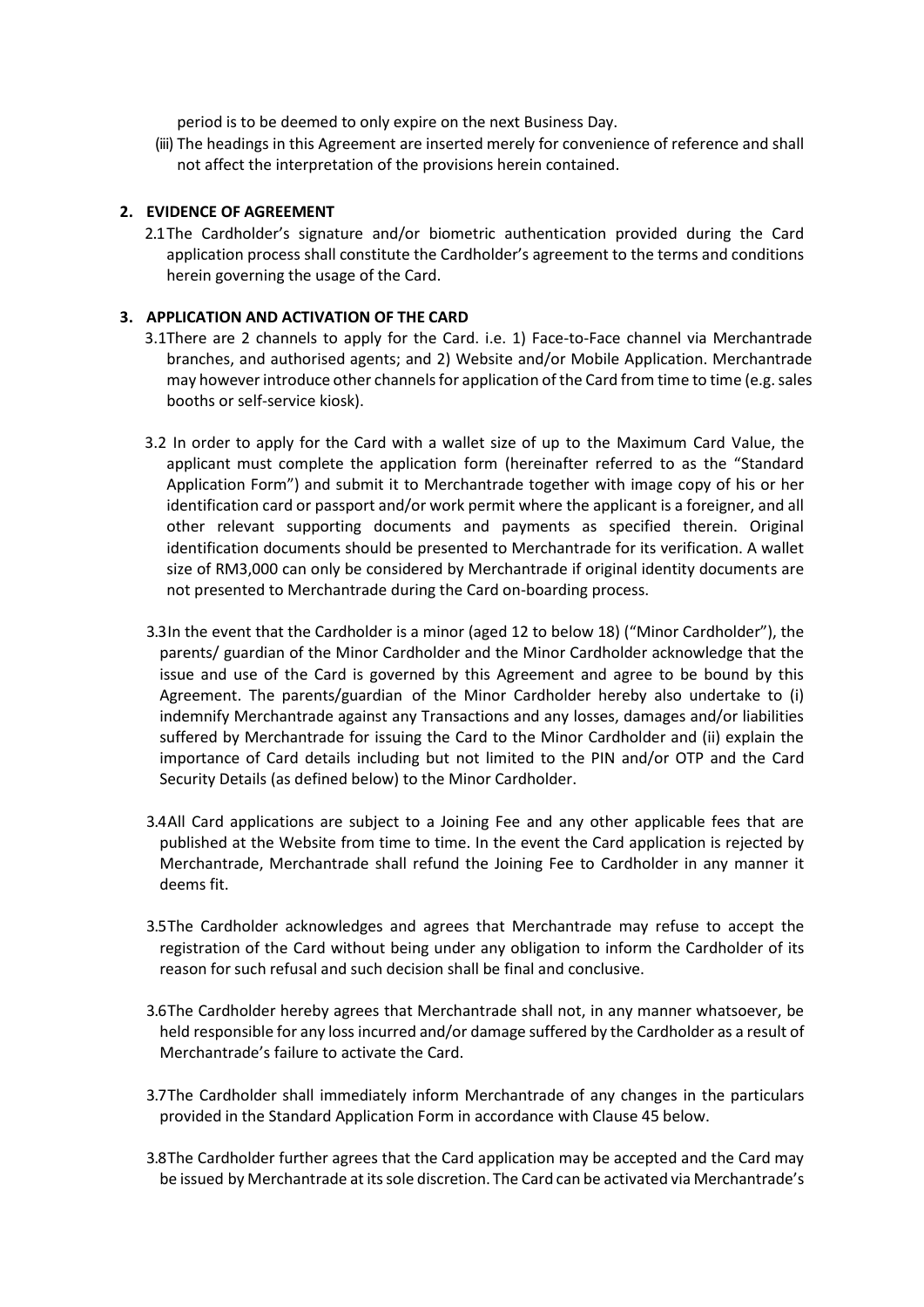branches, authorised agents, Web Portal or Mobile Application. Activation of the Card shall constitute Merchantrade's acceptance of the Cardholder's application and the Cardholder's acceptance of the terms and conditions hereunder.

- 3.9 The Cardholder shall sign on the Card immediately upon receipt of the Card from Merchantrade.
- 3.10The Card shall be valid for such period indicated on the face of the Card unless terminated earlier in accordance with this Agreement.

# **4. USE OF THE CARD**

- 4.1Subject to the terms and conditions of this Agreement, the Cardholder may use the Card for such Transactions set out in Clause 9 below or any other Transactions Merchantrade may determine from time to time.
- 4.2The Cardholder acknowledges that the Card is non-transferable and the Card shall only be used exclusively by the Cardholder and shall not give the Card to any other third party or allow them to use it to effect Transactions.
- 4.3The Cardholder must take all reasonable precautions to prevent the Card, including but not limited to the Card number, the Card PIN, OTP, the password, any internet password and internet identity number/code or any other security details relating to the Card or Card Account (the "Card Security Details") from being misused or being used to commit fraud. These precautions include but not limited to:
	- (i) Signing the Card as soon as it is received from Merchantrade and compling with any security instructions provided;
	- (ii) Protecting the Card, the Card PIN, OTP and any Card Security Details;
	- (iii) Destroying any notification of the OTP and/or any Card Security Details;
	- (iv) Not writing down the Card PIN, OTP and/or the Card Security Details nor disclosing them to any other person under any circumstances or by whatever means (including persons in apparent authority, family members or spouse), and the Cardholder shall be fully responsible and liable for all transactions effected by the use of the Card PIN or OTP whether with or without knowledge or authority of the Cardholder;
	- (v) Not allowing another person to see his/her Card PIN and/or OTP and/or any Card Security Details at all times;
	- (vi) Not selling, damaging, manipulating, replicating or tampering with the Card or do any act of modification to the Card;
	- (vii)Regularly checking that the Cardholder still has his or her Card;
	- (viii) Ensuring that the transaction amount is correct before the Cardholder signs any vouchers or transaction records given to him or her by any Merchants or financial institutions or before the Cardholder enters Card PIN and/or OTP at the Merchant's point-of-sale device and/or at any electronic banking terminals;
	- (ix) Keeping Card receipts securely and disposing of them carefully;
	- (x) Remembering to retrieve Card after use;
	- (xi)Contacting Merchantrade immediately relating to any suspicious matter or problem regarding the use of the Card at a device or terminal; and
	- (xii) Checking the monthly E-Statement promptly and regularly and reporting any suspicious activities immediately.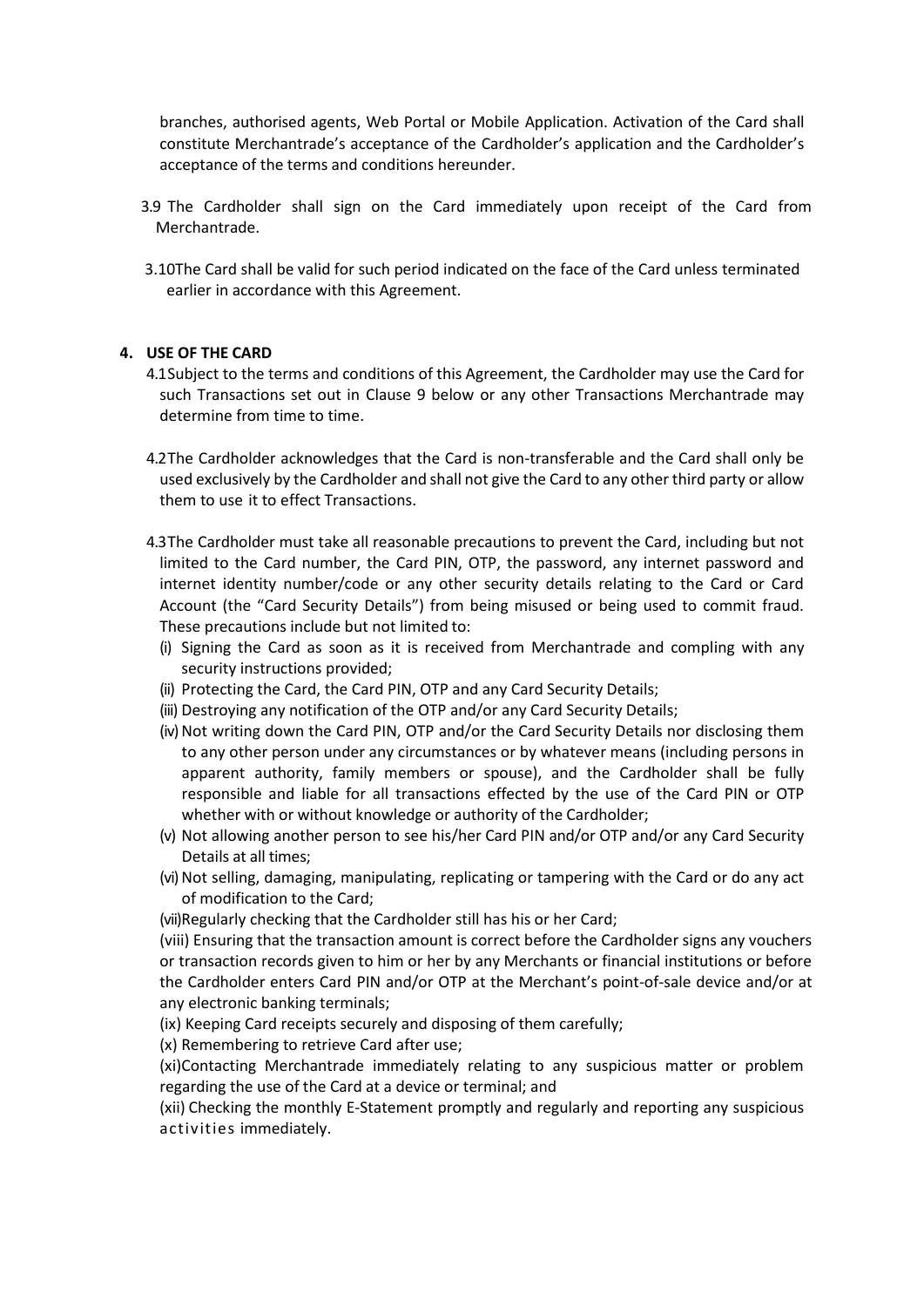# **5. CARD IS THE PROPERTY OF MERCHANTRADE**

5.1 The Card shall remain the property of Merchantrade at all times, and the Cardholder shall surrender the Card to Merchantrade on demand, failing which Merchantrade reservesthe right to withdraw or suspend the Card and/or services offered thereby at any time without prior notice to the Cardholder, and where Merchantrade deemsfit, to terminate the use of the Card without assigning any reasons whatsoever. The Cardmay only be used subject to the conditions of use, instructions and guidelines as may be prescribed by Merchantrade from time to time.

# **6. PERSONAL IDENTIFICATION NUMBER ("PIN")**

6.1Merchantrade will send a temporary PIN (i.e. OTP) to the Cardholder via Short Messaging Service (SMS) to the Cardholder's Mobile Device at his or her own risk or by whatever means Merchantrade deems fit. The Cardholder shall create his/her Card PIN via Electronic Draft Capture (EDC) terminal at Merchantrade branch / authorised agent or using Web Portal / Mobile Application.

- 6.2The Cardholder, upon receipt of the temporary PIN (i.e. OTP), shall immediately change the temporary PIN to a new PIN of his or her choice The Card PIN is a secret 6-digit number chosen by the Cardholder.
- 6.3The Cardholder can change the Card PIN via EDC at Merchantrade branch / participating agent or using Web Portal / Mobile Application.
- 6.4The Cardholder acknowledges that the PIN serves as a means of authenticating and verifying his or her identity for the purposes of Transactions and hereby authorises Merchantrade to accept, follow and act upon all requests or instructions when identified by the PIN and Merchantrade shall not be liable for acting upon such requests or instructions notwithstanding any error, fraud or forgery, lack of clarity or misunderstanding in respect of such requests or instructions.
- 6.5The Cardholder agrees to act responsibly with regard to the Website, Mobile and Web Portal Transaction Services and their use. The Cardholder shall not access the same if his or her computer or Mobile Device is not free of malware or viruses, and shall not violate any laws, interfere or disrupt computer networks, impersonate another person, gain any unauthorized entry or interfere with the Website, Web Portal or Mobile Application's systems and integrity.
- 6.6If the Cardholder has forgotten his or her Card PIN, Merchantrade will issue the Cardholder with a new temporary PIN (i.e. OTP) upon the Cardholder's request. The Cardholder must immediately change the temporary PIN (OTP) to a Card PIN of his/her own choice.
- 6.7In the event of lost or stolen Card as reported by the Cardholder and upon Merchantrade agreeing to issue the Cardholder with a new Card, a temporary PIN (i.e. OTP) for the new Card will also be issued by Merchantrade. The Cardholder will not be able to use the existing PIN for the new replacement Card. The Cardholder has to create a Card PIN of his / her choice.

# **7. TOP-UP OF CARD VALUE**

- 7.1The Cardholder can only transact and use the Card for Transactions up to the maximum value that Merchantrade has approved for the Cardholder which shall be RM10,000 or such other amount as may be prescribed by Merchantrade from time to time ("Maximum Card Value").
- 7.2The Cardholder may increase the Card Account Balance through Top-Up provided that the value of the Card does not exceed the Maximum Card Value.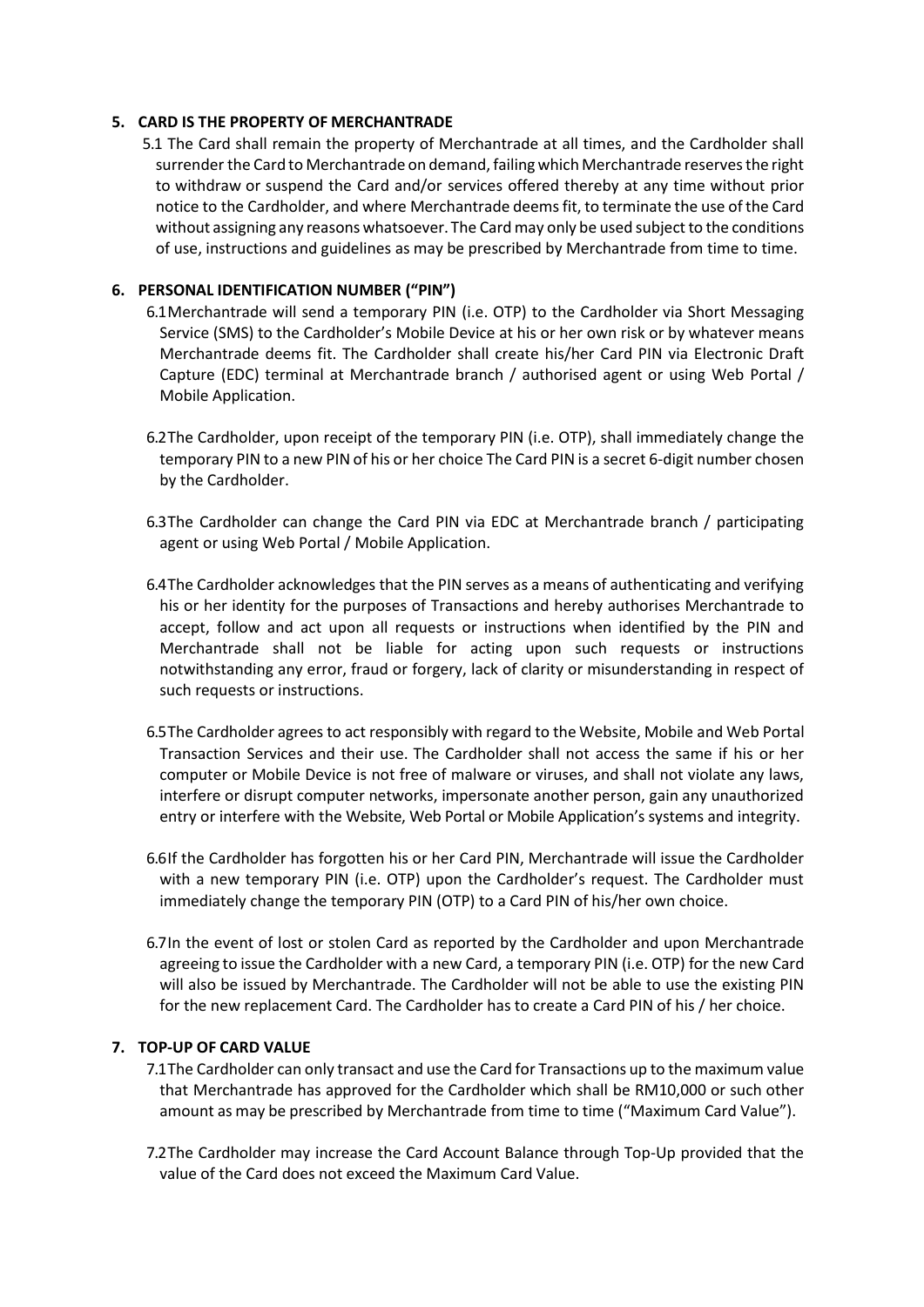- 7.3The Cardholder must ensure that the Minimum Stored Value is maintained in his or her Card Account and there are sufficient funds in his or her Card Account to pay for each Transaction including the applicable fees and charges imposed for the Transaction. The Cardholders are not allowed to use the Minimum Stored Value. If the Card Account Balance is insufficient to maintain the Minimum Stored Value, the Transaction will be declined. In addition, if the Cardholder fails to maintain the required Minimum Stored Value in his or her Card Account, Merchantrade reserves the right to suspend the Card until the Cardholder reloads his or her Card to at least the Minimum Stored Value. Merchantrade shall not be held responsible for any loss incurred and/or damage suffered by the Cardholder as a result of insufficient funds in the Card Account or due to the suspension of the Card.
- 7.4For all Top-Up Channels, please refer to the Website for more details. The Top-Up Channels are not fixed and may be changed or replaced by Merchantrade from time to time. For Top-Up Channels operated by Merchantrade's authorized agents or partners, a fee may be levied by the respective agents or partners. The Cardholder may check with the respective agents and partners for the applicable reload fees chargeable by them, or alternatively the Cardholder may refer to the Website.
- 7.5Each Top-Up must be done in MYR only and subject to the Maximum Card Value.
- 7.6If the Top-Up causes the Card Account Balance to exceed the Maximum Card Value, the reload will either be rejected by Merchantrade or will be handled by Merchantrade in the following manner:
	- (i) The excess amount will be transferred to a Suspense Account(which amount will be notified to the Cardholder) and will not be made available for use.
	- (ii) At the end of each Business Day, and subject always to the Card Account Balance being below the prescribed Maximum Card Value, an amount equivalent to the amount in the Suspense Account or such lower amount as the case may be, will be debited from the Suspense Account and credited into the Card Account, but subject always to the new balance in the Card Account not exceeding the prescribed Maximum Card Value.
- 7.7All Top-Up shall not be considered to have been made until Merchantrade has received and processed the actual good value for the relevant reload. Merchantrade shall not be liable for any delay in crediting such reloads in the Card Account for use.
- 7.8 Merchantrade shall not be responsible or held liable for any disputes (or loss) in relation to any excess amount if there is any attempt, have attempted or actually topped-up in excess of the Maximum Card Value, and Merchantrade reserves the right to take any action that may deem necessary, including blocking, suspending and/or terminating and cancelling the Card if Cardholder has persistently attempted to do so, despite the Maximum Card Value stipulated for the Card.
- 7.9 Merchantrade may suspend, revoke and/or block any Top-Up to the Card Account if Merchantrade suspects that such reloads are irregular or illegal.

# **8. MANNER OF USE**

8.1The use of the Card or Card PIN or OTP as well as services, functions and facilities available in connection with the Card, including the Mobile Transaction Services, shall be subject to these terms and conditions (as may be varied, modified or supplemented by Merchantrade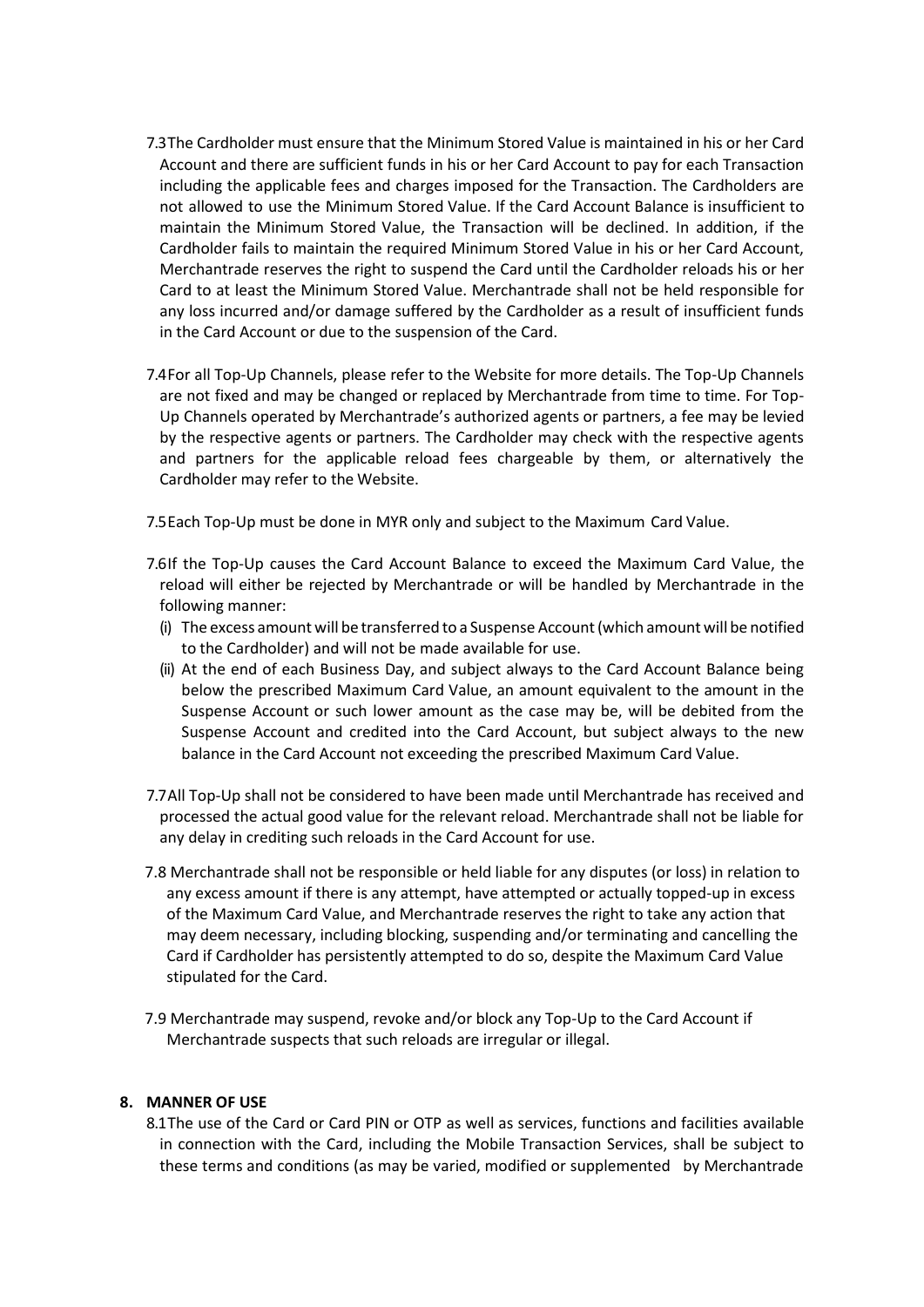from time to time in accordance with Clause 26) and to the compliance with such requirements, limitations and procedures as may be imposed by any regulatory authority or Merchantrade from time to time.

- 8.2The Cardholder may use the Card to effect a transaction (whether by way of payment for purchase of goods or services from any Merchants and/or cash withdrawal at any ATMs that display the VISA PLUS logo) provided that the Cardholder has sufficient Card Account Balance.
- 8.3 The Cardholder shall be responsible for all goods and services tax and all other taxes that may be imposed on or payable in respect of any amount required to be paid under this Agreement or any Transaction. The Cardholder hereby authorises Merchantrade to debit the amount for all goods and services tax and all other taxes and any applicable fees and charges to his or her Card Account without prior notice. For further details, please log on to the Website.
- 8.4The Cardholder shall be solely responsible to ensure that the transaction amount is correct before effecting his or her payment. By signing a sales transaction slip or entering the Card PIN or OTP or otherwise using the Card at any electronic point of sale terminal, it is deemed that the Cardholder has agreed to the transaction and confirmed the amount is correct.
- 8.5The Cardholder agrees that Merchantrade may from time to time impose maximum daily transaction limit and daily withdrawal limit, and the Cardholder shall strictly comply with such limits imposed.
- 8.6The Cardholder acknowledges that services relating to the Card may be inoperative or interrupted from time to time, and if it occurs, Merchantrade shall not be liable or responsible for any interruption on the use of the Card.
- 8.7The terms and conditions, the availability and the use of the Card shall, where applicable, be subject to Anti-Money Laundering, Anti-Terrorism Financing and Proceeds of Unlawful Activities Act 2001 and all rules, regulations, guidelines, notices and restrictions issued by Bank Negara Malaysia, Visa and any other relevant bodies or authorities having jurisdiction over Merchantrade, where applicable.

# **9. USE OF THE CARD**

# 9.1CASH WITHDRAWALS FROM ATM

- (i) The Cardholder may perform cash withdrawals at any ATMs that display the Visa Plus logos, and it shall also be governed by the relevant bank's ATM terms and conditions in addition to this Agreement, subject always to there being sufficient funds in his or her Card Account. The use of the Card to perform a cash withdrawal shall be deemed to constitute the Cardholder's agreement to pay all applicable fees and/or charges as may be prescribed from time to time.
- (ii) The Cardholder shall not make any cash withdrawals from any ATMs which exceed any prescribed withdrawal limitation of the ATM or any other limits, conditions and amount as may be determined by Merchantrade or the respective ATM networks.
- (iii) Any cash withdrawals performed outside Malaysia shall only be in foreign currency of that particular country or jurisdiction.

#### 9.2PRE-AUTHORISATION

(i) "Pre-Authorisation"is a procedure where the systems will automatically pre-book an amount from the Card Account for certain Transactions including petrol, hotel and parking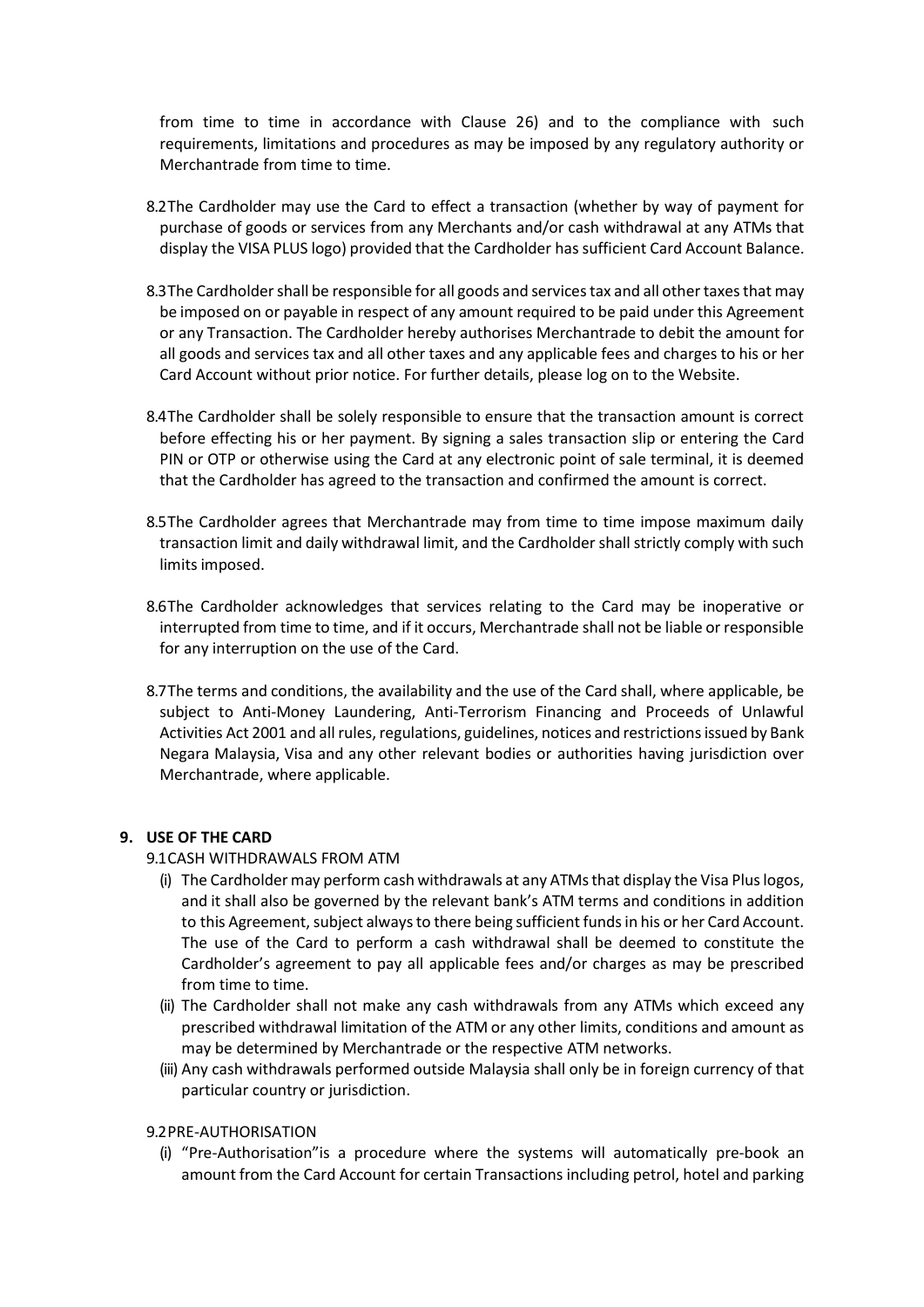transactions. When the Card is used to perform petrol transaction(s), a pre-booked amount of RM200 or such other prescribed amount (if applicable) will be reserved in the Card Account and will not be made available for use by the Cardholder. Any excess pre-booked amount (which represents the difference between the transaction value and the prebooked amount) will automatically be released and made available for use by the Cardholder at approximately T+3 days (Note: T = Transaction date) or such other period as may be determined from time to time once the acquiring bank claims for the actual purchase value from Merchantrade. For hotel and parking transactions, the pre-booked amount will be reserved in the Card Account and will not be made available for use by the Cardholder for a maximum 30 days or such other period as may be determined by Merchantrade from time to time.

### 9.3TRANSACTION WITH MERCHANTS

- (i) In addition to the right to purchase good and/or services from the Merchants, the Cardholder may be entitled to obtain such discounts, benefits and privileges as Merchantrade may from time to time notify the Cardholder PROVIDED THAT the Card shall be valid during the time of purchase and has not been cancelled by Merchantrade for any reasons whatsoever.
- (ii) The issue of the Card does not imply any obligation on Merchantrade that the Card will be honoured by the Merchants upon its presentation or use. Any complaint in respect of the refusal of any Merchants to accept the Card shall be resolved directly with such Merchants. The Cardholder shall not be entitled to set-off or counterclaim against Merchantrade or to withhold payment to Merchantrade on account of such complaint or under any circumstances whatsoever in respect for any payment made to any Merchants notwithstanding any claim or dispute that the Cardholder may have against the Merchants.

#### 9.4TRANSACTIONS WITH MERCHANTS

- (i) All Transactions with Merchants carried out by the Cardholder at Merchant outlets, online transactions and/or via the Mobile Application and/or via any platform made available by the Merchants shall firstly be made in the currency of the jurisdiction where the Transaction took place or in the currency in which the Transaction is denominated.
- (ii) If there are insufficient funds in a particular Listed Currency Wallet to pay for the Transaction, the balance of the Transaction will be automatically processed using other Listed Currencies held in the respective Listed Currency Wallet(s) in the following order of priority: MYR, USD, SGD, GBP, AUD, IDR, EUR, THB, YEN, SAR, CNY, TWD, HKD, KRW, INR, PHP, CAD, NZD, AED, CHF, VND. If, following use of the available balances of all Listed Currencies, there are still insufficient funds to pay for the Transaction, the Transaction shall be declined. If Merchantrade changes the list of Listed Currencies available to the Cardholder or the order of priority, the Cardholder will be notified of the same, whether directly and/or through the Website.
- (iii) A Transaction may also be carried out in a Non-Listed Currency. Where (a) there is a conversion of available Listed Currencies in a situation of insufficient funds or (b) the Transaction is denominated in a Non-Listed Currency, the rate of conversion which applies will be the prevailing exchange rate as determined by Visa as at the date it is processed by Visa, and Merchantrade may impose a service fee of one per centum (1%) on the transaction amount after conversion or such other rate as may be determined by Merchantrade from time to time, and Merchantrade is irrevocably authorized by the Cardholder to debit such service fee from the Cardholder's Account on the converted amount of such purchases. The rate and service fee determined by Visa and Merchantrade respectively shall be final and binding on the Cardholder.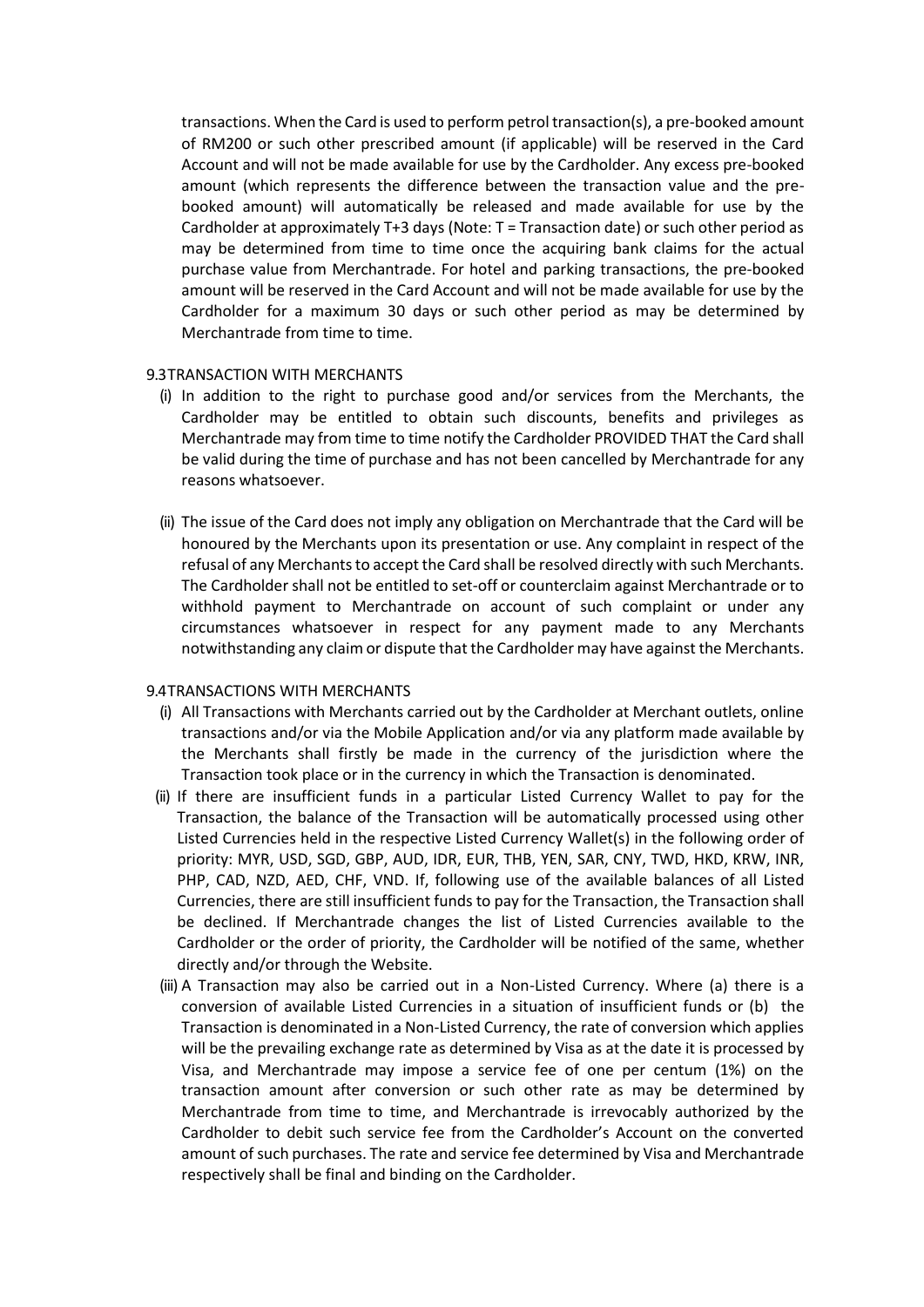# **9.5CARD NOT PRESENT AND OVERSEAS TRANSACTION**

- (i) Unless expressly authorised by the Cardholder, the Cardholders are only allowed to make domestic transactions and 3D Secure (online transaction with one time PIN/OTP authentication) transactions in order to safeguard and promote the Card security features. All overseas transactions and Non-3D Secure (inclusive mail order and telephone order) transactions will be disabled by default. The Cardholder, at his/her discretion, shall request Merchantrade to activate overseas and/or Non-3D Secure and/or Card-Not-Present transactions during the Card application process or after the Card is issued.
- (ii) For all online transactions and transactions via Mobile Application, the Cardholder agrees that any entry of his or her Card information (and OTP, if required) shall be regarded as a genuine and legitimate instruction from the Cardholder, and Merchantrade is under no obligation to verify the identity or the authority of the person entering the Card information or OTP. Merchantrade reserves the right, at its sole and absolute discretion, to refuse or reject any such transaction if Merchantrade doubts its authenticity or it is suspicious or unlawful, but Merchantrade shall not be obliged to investigate the transaction.

# **10. MULTI-CURRENCY**

.

# The Listed Currency

10.1Listed Currency Wallet(s) will be created for each Cardholder in the Card Account.

10.2Merchantrade may at its sole discretion add, remove, suspend or block any of the Listed Currencies.

Loading of Funds to the Card and Conversion of Funds by Carholder into other Listed Currency(s) 10.3The loading of funds to the Card Account can only be in Ringgit Malaysia (interchangeably referred as "MYR" hereunder)

- 10.4A Cardholder can convert the MYR funds in the Card Account into any other Listed Currencies and from any other Listed Currencies into MYR. For the avoidance of doubt, the Cardholder cannot convert a Listed Currency (other than MYR) into another Listed Currency.
- 10.5Conversions to the respective Listed Currencies can only be made at the Web Portal, via the Mobile Application and/or any other means as Merchantrade may determine from time to time.
- 10.6In respect to any conversion of the Cardholder's funds to a particular Listed Currency, the final rate of conversion will be at the applicable exchange rate determined by Merchantrade at the point of execution of the conversion by the Cardholder. This rate may differ from the Prevailing Rate that the Cardholder may see at the time of enquiry, as the Prevailing Rate is only an indicative rate. This rate as determined by Merchantrade shall be final and - binding on the Cardholder.
- 10.7Once the Cardholder has carried out the conversion, the Cardholder cannot reverse or undo the said conversion within the same transaction. Subject to Clause 10.4, the Cardholder may however carry out another conversion in a subsequent transaction.
- 10.8Notwithstanding the above, Merchantrade reserves the right to block, suspend or decline any request by the Cardholder for conversion into any of the Listed Currencies at its sole and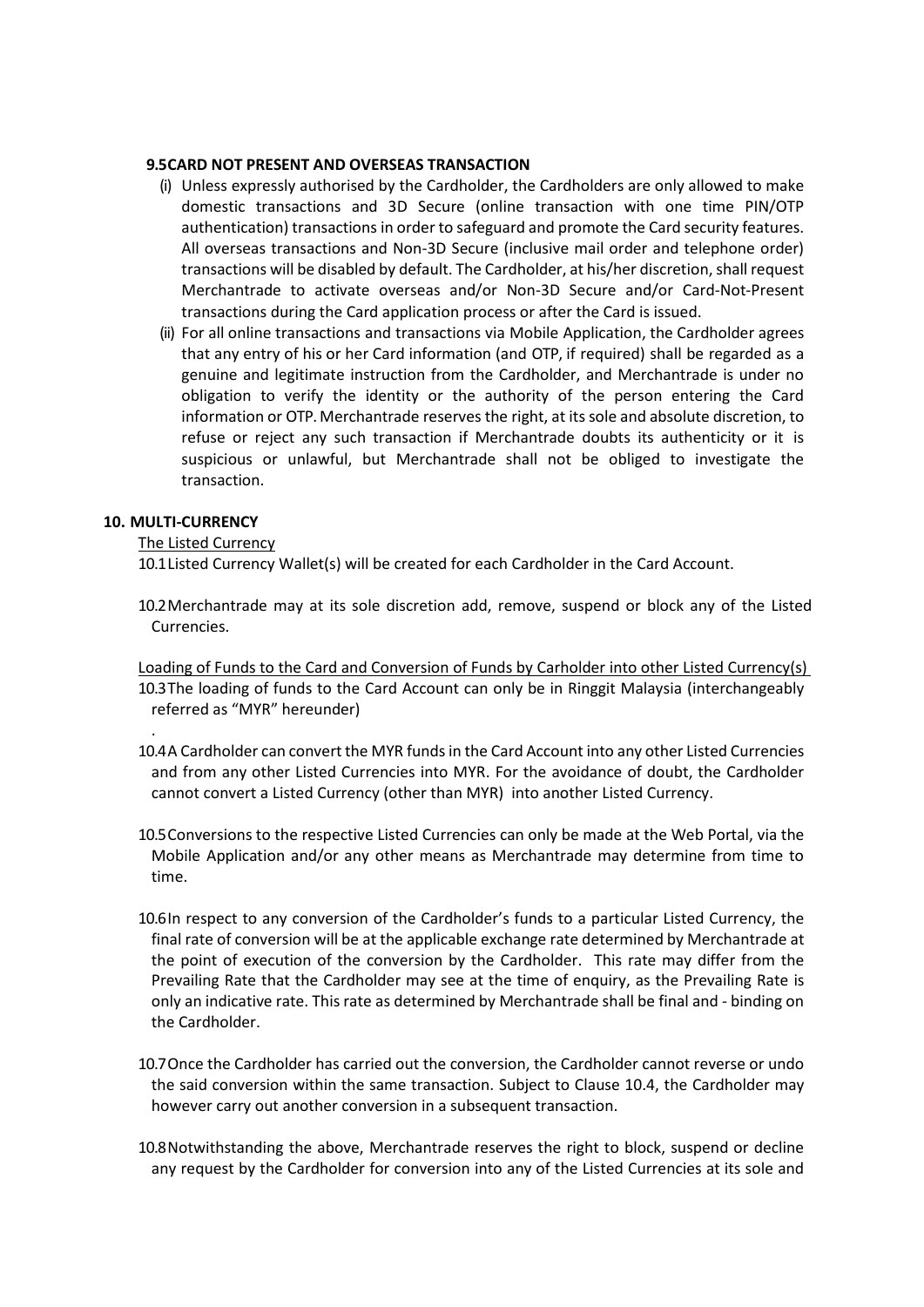absolute discretion.

10.9Merchantrade shall not be liable to the Cardholder in the event of any delay in crediting of such funds into the respective Listed Currency Wallet(s).

### **11. CARD WITH CONTACTLESS TRANSACTION ENABLED FEATURES**

- 11.1The Cardholder acknowledges that the Card will incorporate a feature which enables the Card to be utilised to pay for goods and services by tapping the Card at Contactless Readers/Terminals. This Card and the related contactless devices and terminals will carry Visa payWave logos. If the Cardholder chooses not to have this contactless mode feature, the Cardholder must notify Merchantrade to disable it.
- 11.2 The contactless transaction exceeding an amount (per transaction amount or cumulative amount for the day) specified by Merchantrade will require the Cardholder to enter his/her Card PIN at the point-of-sale terminals.
- 11.3 The Cardholder acknowledges and agrees that the use of the performance of contactless transaction is at the absolute risk of the Cardholder and the Cardholder shall be liable for all contactless transactions regardless of whether or not the transactions were authorised by the Cardholder. All contactless transactions will be deemed to have been properly authorised by the Cardholder.

### **12. LOSS/THEFT/UNAUTHORISED USE OF CARD**

- 12.1 The Cardholder must keep his or her Card, Card PIN, OTP and Card information secure and use all reasonable precautions to prevent the loss, theft or unauthorised use of the Card and ensure that his or her Card PIN and/or OTP and/or Card information is not disclosed to any other person. The Cardholder agrees that he or she shall be fully and solely responsible and liable for all transactions effected by the use of the Card including online transactions and transactions via Mobile Application and/or the Card PIN and/or OTP and/or the Card information whether authorised or unauthorised.
- 12.2 In the event the Card is lost, stolen or suspected of being compromised or used in an unauthorised way or Card PIN and/or OTP and/or Card information is disclosed to any unauthorised person, the Cardholder shall notify Merchantrade immediately of the same by calling the Customer Service Help Desk followed by a written confirmation, facsimile and/or electronic mail. In certain circumstances, Merchantrade may also require the Cardholder to lodge a police report of the loss, theft or disclosure and provide a copy of the police report and any other information that Merchantrade may require. Merchantrade reserves the right not to entertain any claims of lost or stolen Card if the information given by the Cardholder is deemed incomplete.
- 12.3 The Cardholdershall remain fully and solely responsible and liable for all transactions carried out using his or her Card including online transactions and transactions via Mobile Application prior to the Card Account being blocked by Merchantrade.
- 12.4Merchantrade may, at its absolute discretion, resolve that the Cardholder's liability be limited to RM250.00 (Ringgit Malaysia Two hundred and fifty only) provided that the Cardholder has not acted fraudulently or compromised the security aspect of the Card or the online system or Mobile Application and that the Cardholder has immediately given the required notification under Clause 12.2 above. In this regard, the exercise of Merchantrade's discretion is final and binding.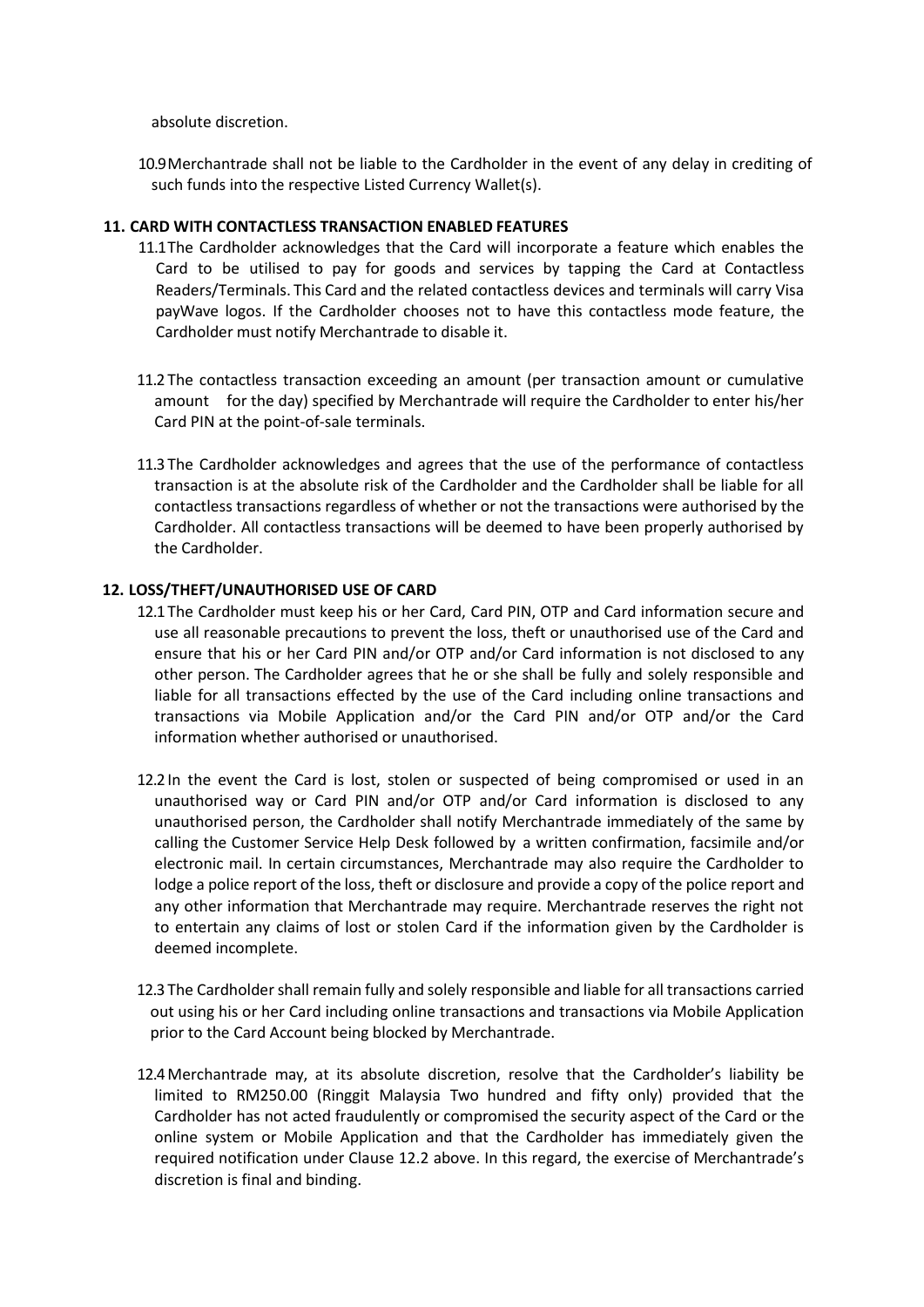12.5 If the lost or stolen Card is subsequently recovered after a new replacement Card is issued, the Cardholder shall immediately return to Merchantrade the old Card, cut in half across its microchip and magnetic strip.

# **13. REPLACEMENT CARD**

- 13.1During the validity period of the Card, subject to payment by the Cardholder of any replacement Card fee imposed by Merchantrade, a replacement Card shall be issued, at Merchantrade's discretion, in the following circumstances:
	- (i) due to loss or theft of the Card; or
	- (ii) due to faulty, damaged or defective Card arising from the Cardholder's own negligence.
- 13.2The balance from the blocked Card or defective Card Account will be transferred to the new Card Account accordingly upon activation of the replacement Card.
- 13.3In the event the Cardholder does not wish to receive the replacement Card, his or her Card Accountshall be terminated and the Card Account Balance shall be refunded to the Cardholder (less any applicable fees and charges) within fifteen (15) Business Days from the date the request was made and received by Merchantrade.

# **14. EXPIRY**

- 14.1A Card shall not be valid or useable upon its expiry. The expired Card will be automatically renewed with a new Card subject to a renewal fee being imposed by Merchantrade, unless otherwise instructed by the Cardholder by giving Merchantrade 30 days'prior written notice.
- 14.2In the event that there is a balance of funds remaining in the expired Card Account, upon activation of the new Card, Merchantrade shall transfer the balance from the expired Card Account to the Cardholder's new Card Account.
- 14.3In the event that upon the expiry of the Card, the Cardholder does not wish to be issued with a new Card, his or her Card Account Balance shall be refunded to him or her (less any applicable fees and charges) within fifteen (15) Business Days from the date the request was made and received by Merchantrade.

# **15. CANCELLATION/TERMINATION BY CARDHOLDER**

- 15.1The Cardholder may, at any time on his or her own accord request to cancel or terminate his or her Card. The Cardholder can only cancel the Card at Merchantrade branches. Thereafter, the Cardholder shall return to Merchantrade the Card, cut in half across its microchip and magnetic strip.
- 15.2Upon receipt of the Cardholder's cancellation request, Merchantrade will terminate the Card. Where the termination was carried out upon the Cardholder's request, the balance of funds will be made available (less any applicable fees and charges) within fifteen (15) Business Days from the date the request was made and received by Merchantrade and where the termination was carried out by Merchantrade, the balance of funds will be made available (less any applicable fees and charges) within fifteen (15) Business Days from the date of effective termination by Merchantrade.
- 15.3The Cardholder shall remain liable for any transaction effected through the use of his or her Card prior to receipt by Merchantrade of the cancellation request and confirmation by Merchantrade on the cancellation.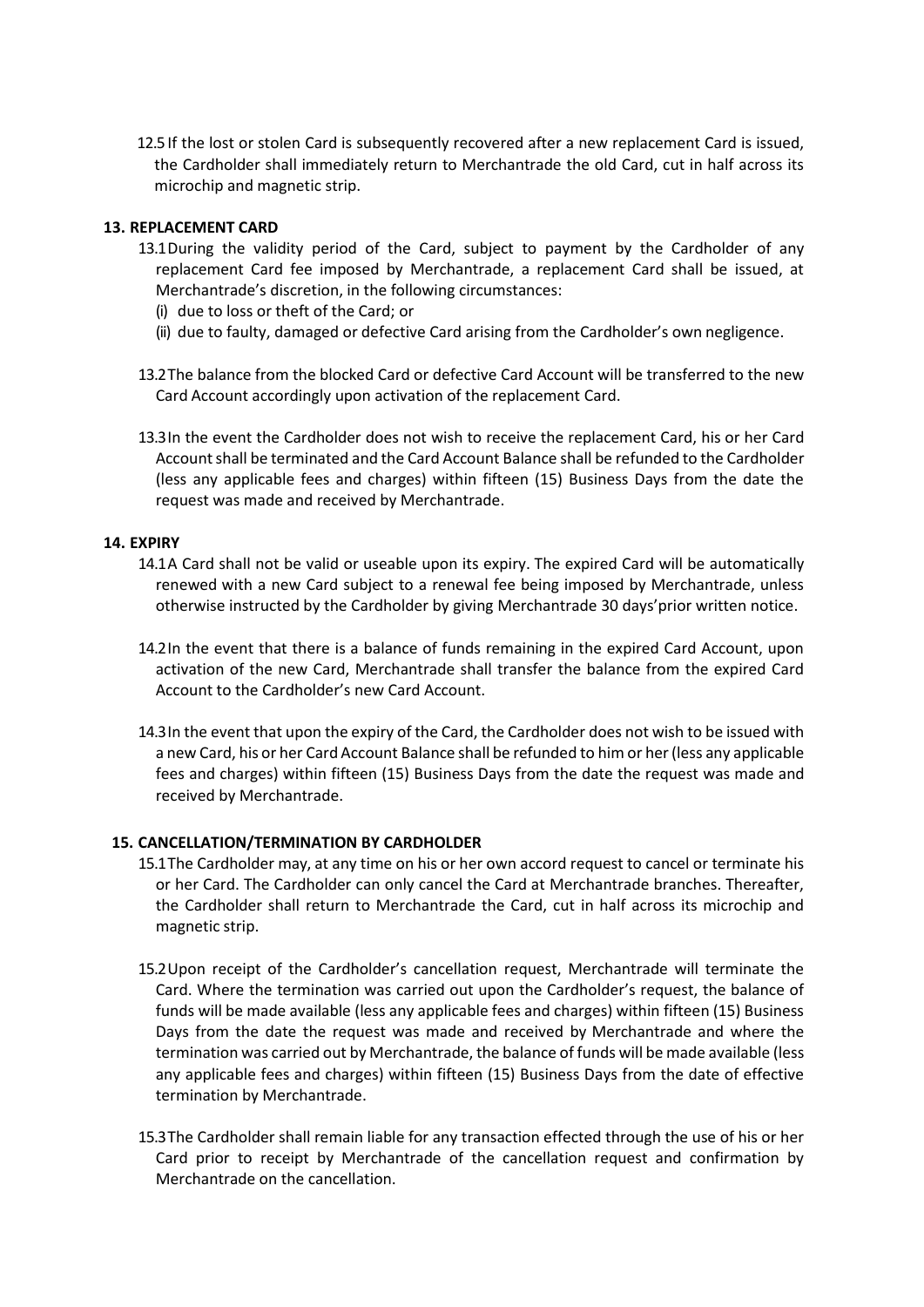### **16. MOBILE TRANSACTION SERVICES**

16.1Upon the successful registration and activation of the Card, the Cardholder will also be able to access applicable Mobile Transaction Services subject to:

- (i) (in the case of access through the Web Portal) the online registration of the Cardholder via the Website; and
- (ii) (in the case of access through the Mobile Application) the download and installation of the Mobile Application on the Cardholder's Mobile Device; and

in each case, complying with all such other the instructions provided by Merchantrade from time to time for purposes of accessing and registering for the Mobile Transaction Services.

- 16.2The Mobile Transaction Services shall only be available for electronic devices, Mobile Devices and data connections which meet the required specifications and configurations as may be specified by the Merchantrade from time to time, and it is the Cardholder's responsibility to procure and maintain the relevant equipment and data connection which meet these requirements at the Cardholder's own expense.
- 16.3Additonal terms and conditions may be imposed by Merchantrade and user guidance on the operation or usage of the Mobile Transaction Services shall be made available to the Cardholder within the relevant platform utilised by the Cardholder to access those services. The Cardholder is required to comply with all such terms and conditions and follow all relevant user guidance whenever accessing or operating the relevant electronic devices or Mobile Devices when utilising the Mobile Transaction Services.
- 16.4The scope, features and functionality of each of the Services available through different platforms and electronic mediums may differ from from one another and may be varied by the Merchantrade from time to time. The Cardholder agrees and acknowledges that certain Services, functions and/or features available on one platform may not be available on another platform and these may or may not become available in the future.

# **17. ONLINE ACCOUNT AND MOBILE APPLICATION**

- 17.1The Cardholder acknowledges that his/her opening, download and use, where applicable, of the Online Account and/or the Mobile Application shall be on a non-exclusive and nontransferable basis and is subject always to the following additional conditions:
- (i) The Cardholder shall not use the Online Account or Mobile Application for any purpose other than to access the Cardholder's own Card Account;
- (ii) The Cardholder shall not download or install the Mobile Application into a Mobile Device which the Cardholder does not own or have exclusive control;
- (iii) The Cardholder shall not permit or enable any person to access the Online Account or Mobile Application, or leave your electronice device or Mobile Device unattended in such a manner as to enable a person to access the Online Account or Mobile Application;
- (iv) The Cardholder shall not reproduce, modify or reverse engineer the Mobile Application or permit another person to do so;
- (v) The Online Account and Mobile Application is made available to the Cardholder strictly on an "as is" basis, and to the extent as permitted under law and/or regulation, no warranty is made in relation to the Online Account or Mobile Application, including any warranty in relation to its merchantability, fitness for purpose, satisfactory quality or compliance with description, and all warranties which may be implied by law or custom are hereby excluded. In addition, the Cardholder agrees that Merchantrade cannot ensure that the Online Account and Mobile Application will be compatible or may be used in conjunction with any electronic device or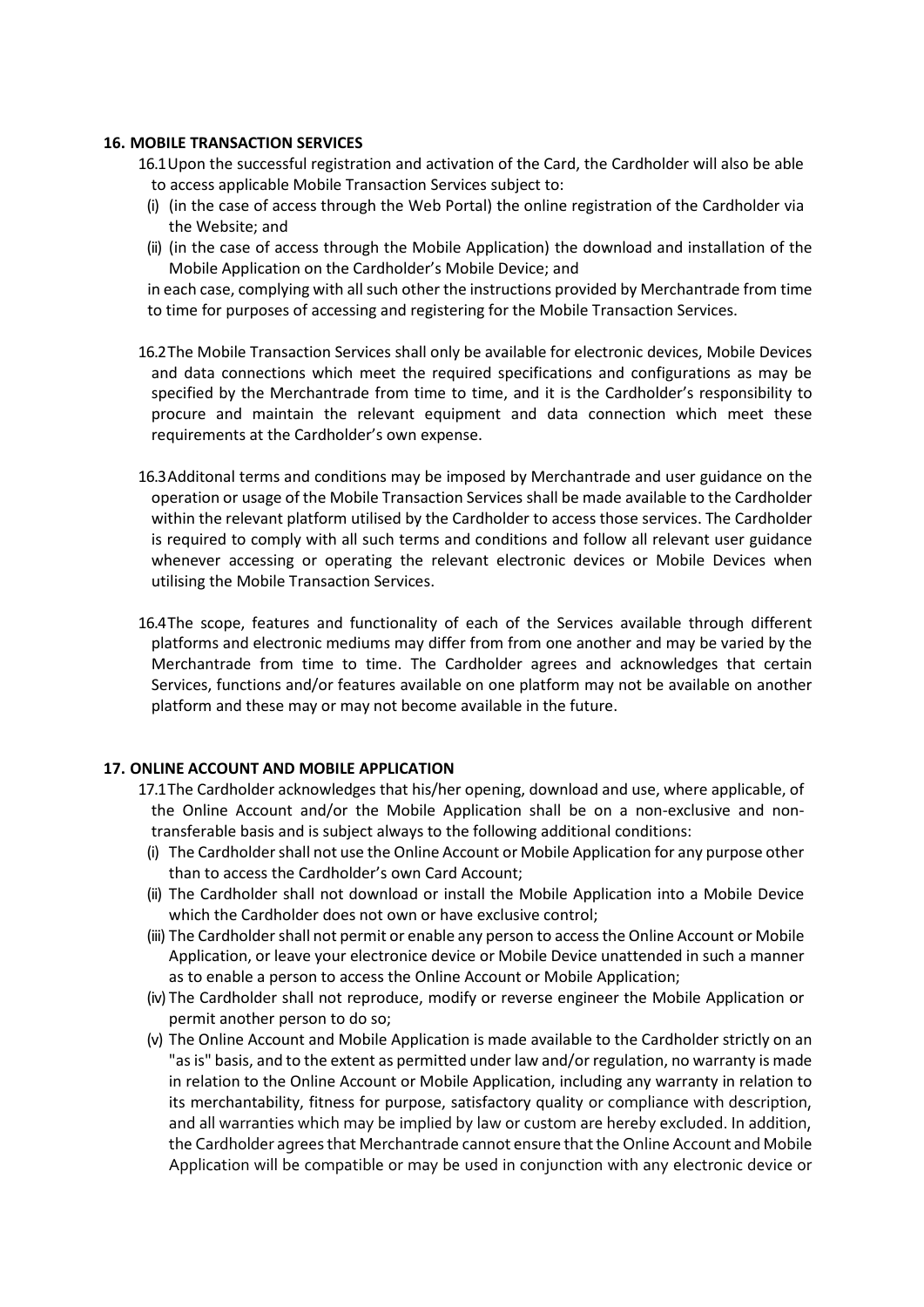mobile device, and the Cardholder agrees that unless inconsistent with the other expressed provisions herein, the Cardholder shall not hold Merchantrade liable for any such incompatibility or for any loss or damage to any electronic device or mobile device which may be caused by the Online Accout or Mobile Application or the installation process.

- (vi) Device compatibility. The Mobile Application currently only works on certain compatible electronic devices or smartphones and other devices as determined by Merchantrade. Merchantrade may change the version of the operating system that works with the Mobile App at any time. Some features may not be available on all platforms or operating systems.
- (vii)Application Stores. The Cardholder may download the Mobile Application from the authorized Apple App Store, Google Play or other application stores that is approved by Merchantrade.
- (viii) Updates to the Mobile Application may be issued by Merchantrade from time to time via the Apple App Store, Google Play or other application stores. Depending on the update, you may not be able to use the Mobile Application until you have downloaded the latest version of the Mobile Application and accepted any new terms.
- (viiii) Security. The Cardholder shall not open, install or use the Online Account and/or Mobile Application on a jail-broken or rooted device. Unauthorised modifications to any mobile devices' operating systems ("jail-breaking or rooting") bypasses security features and can cause numerous issues to the hacked devices. Merchantrade strongly cautions against opening or installing the Online Account or Mobile Application in any hacked mobile devices. For the avoidance of doubt, Merchantrade shall not be liable for any losses that is suffered or for any costs that the Cardholder might incur due to damage or corrupted or failure of device, hardware or software that Cardholder use in connection with the Online Account or Mobile Application.

### 17.2 Mobile Information

- (i) Certain functions (such as uploading content to the Mobile Application) shall require access to information on your Mobile Device(s) to work. By using such function, Cardholder permit the Mobile Application to access your Mobile Device(s) and information.
- (ii) Merchantrade may use cookies and similar technologies (herein referred to as "cookies"), to perform authentication when Cardholder use the Mobile Transaction Service and to improve your experience on the Online Account or Mobile Application. By using the Online Account or Mobile Application, Cardholder accept the use of cookies by Merchantrade. Merchantrade may use these cookies to collect information about the Cardholder use of the Online Account or Mobile Application. This information helps Merchantrade to improve the Online Account and Mobile Application's performance and to develop and tailor Merchantrade's products and services for the Cardholder and other users.
- (iii) Use of location data. Certain services of the Mobile Application require data of the Cardholder's location, which data will be sent from the Cardholder's Mobile Device. The Cardholder can turn off this functionality at any time by turning off the location services settings for the Mobile Application on the Cardholder's Mobile Device. If the Cardholder usesthese services, the Cardholder shall be deemed to give consent to Merchantrade's and the Merchantrade's partners' and licensees' transmission, collection, maintenance, processing and use of the Cardholder's location data and queries to provide and improve location-based services. The Cardholder may withdraw this consent at any time by turning off the location services settings on the Cardholder's Mobile Device or on the Mobile Application (for other mobile devices).

#### **18. LIABILITY FOR TRANSACTIONS**

18.1All Transactions including but not limited to Internet transactions, transactions via the Mobile Application and cash withdrawals using the Card shall be deemed to have been made by the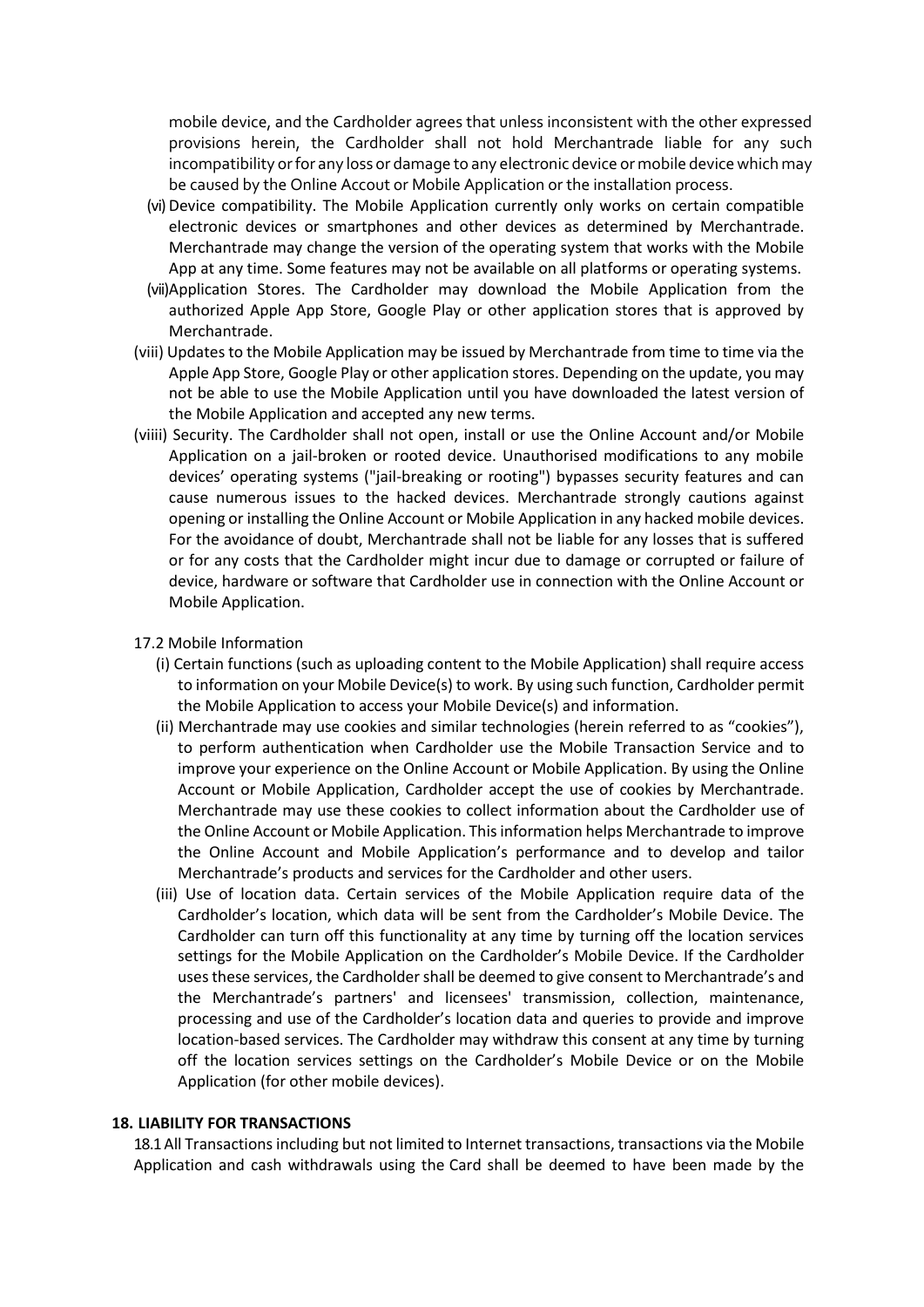Cardholder and Merchantrade shall not be liable for acting in good faith for honouring the said transactions. The Cardholder agrees that he or she shall be solely and fully responsible and liable for all Transactions effected by the use of the Card and/or the Card PIN and/or OTP and/ or the Card information whether with or without his or her knowledge, acquiescence or authority. The Cardholder agrees that Merchantrade shall not under any circumstances whatsoever be responsible or liable for all Transactions effected by the use of the Card and/or the Card PIN and/or OTP and/or the Card information. The Cardholder shall indemnify and keep Merchantrade fully indemnified against and from all direct or indirect consequential losses, damages, claims, demands, actions, proceedings, costs and expenses (including legal fees and other disbursements) suffered by Merchantrade including claims, actions and proceedings from any third parties howsoever arising from such unauthorised use.

18.2Except as otherwise expressly stated in these terms and conditions and to the extent permitted under laws and regulations (which includes any guidelines, circulars or rules issued by relevant governing bodies), Merchantrade shall in no event be liable whether in contract, tort (including negligence), strict liability or any other basis for any loss of profits, loss of business, loss of use, loss of goodwill, loss of savings, loss of opportunity, business interruption or other consequential, special, incidental, indirect, exemplary or punitive damages incurred or suffered by the Cardholder or any other person as a consequence of accessing or using the Card and/or the Services. Specifically, for the E-Statement and any information regarding the Card Account made available by Merchantrade, this includes (but is not limited to) loss or damage arising from:

- (i) Any inaccuracies, or errors in any data or information in the E-Statements or otherwise provided or made available by Merchantrade regarding the Card Account.
- (ii) The failure to view, save, print or download the E-Statements or such other information due to limitations or any failure of the relevant service.
- (iii) Any unauthorised use of the E-Statement service or such applicable service on any of these Services by any person, virus, Trojan Horse, worm, macro or other harmful components or deleterious programs or files.

#### **19. CARD ACCOUNT TERMINATION BY MERCHANTRADE**

- 19.1 Notwithstanding Clause 15, Merchantrade reserves all rights at its absolute discretion to suspend or terminate the Card and/or Card Account or limit the use of the Card at any time for whatsoever reason without prior notice and without compensation to the Cardholder. If Merchantrade suspends or terminatesthe Card, the Cardholder will be entitled to a refund of any balance in his or her Card Account after deduction of any outstanding fees and charges.
- 19.2 If Merchantrade detects unusual, illegal, fraudulent or suspicious activity on the Card Account, Merchantrade may, at its absolute discretion, temporarily suspends and blocks the use of Card immediately until Merchantrade can verify the activity. Merchantrade will attempt to notify the Cardholder by phone or SMS or email if Merchantrade decides to suspend or block the use of the Card but Merchantrade shall not be held liable if Merchantrade fails to notify the Cardholder for whatsoever reason.
- 19.3The Cardholder may terminate the Card by sending Merchantrade a written letter requesting for such termination together with the Card cut in half across its microchip and magnetic strip. Any Card Account Balance after deduction of any outstanding fees and charges shall be refunded to the Cardholder.
- 19.4The Cardholder shall remain liable for all transactions effected through the use of Card prior to termination of the Card and all monies owing to Merchantrade under the Card shall become due and immediately payable upon termination of the Card for whatever reason.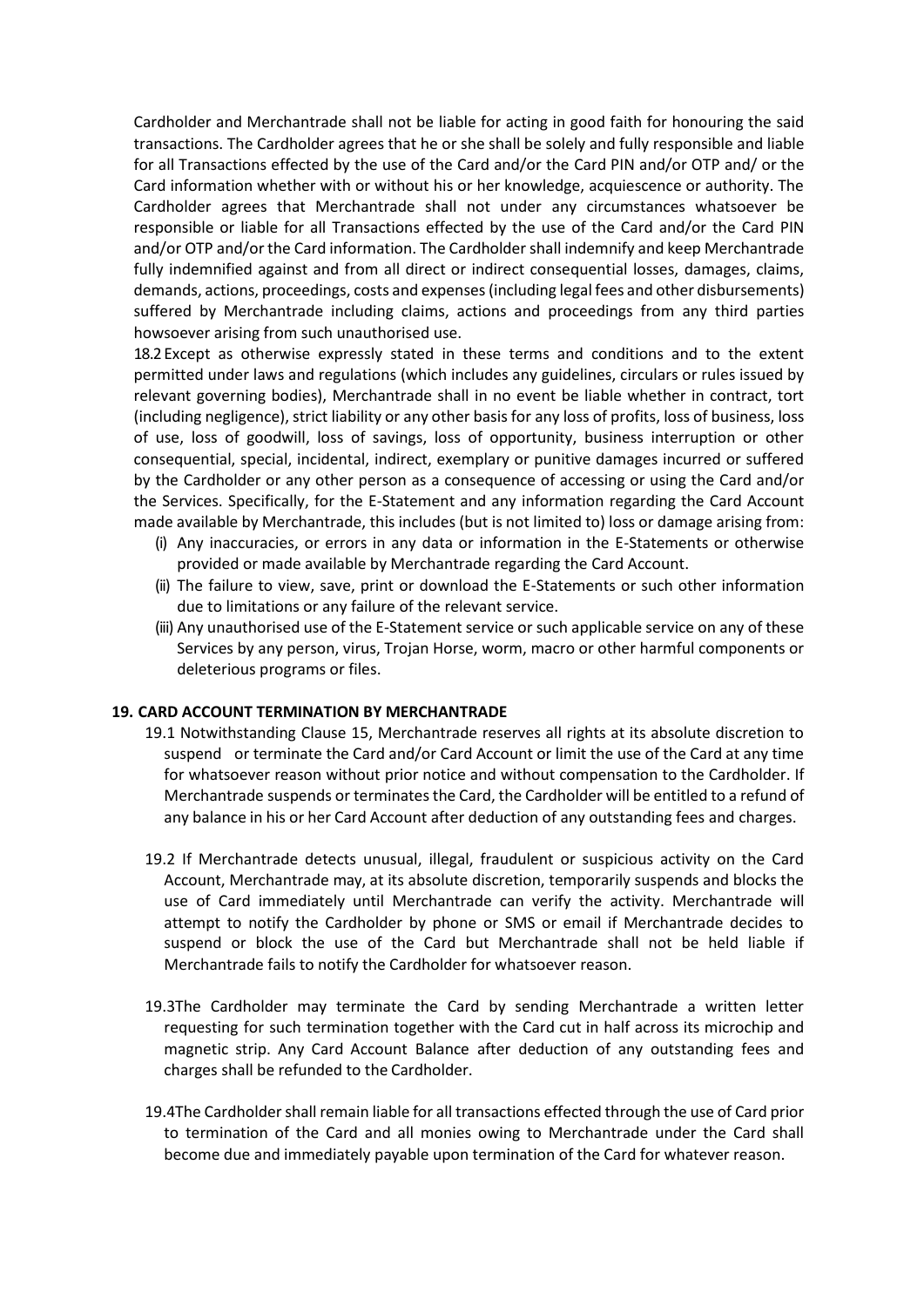### **20. ANNUAL FEE, OTHER FEES AND CHARGES**

- 20.1 An annual fee shall be charged for the use of the Card and the Services which is chargeable in advance and the fee shall be deducted from the Card Account.
- 20.2 All fees applicable and chargeable can be viewed on the Website.
- 20.3 The Cardholder agrees and undertakes to pay all fees arising out of and in connection with the use of his or her Card and Services stated herein including but not limited to the annual fees, reload fee and such other fees and charges as Merchantrade may prescribe from time to time.
- 20.4 The Cardholder irrevocably authorises and agrees that all such fees and charges payable by the Cardholder as set out in this Agreement and listed on the Website may be debited by Merchantrade directly from the available balance in the Card Account at such time as may be applicable and are non-refundable under any circumstances whatsoever. Merchantrade reserves the right to temporarily suspend the Card Account if the Card Account has insufficient funds to pay all applicable fees and charges.
- 20.4 Merchantrade reserves the right to revise all fees and charges prescribed from time to time and to charge additional fees for new or additional services which may be offered by Merchantrade in the future.
- 20.5 For full details of all the fees relating to the Card and Services, please visit the Website. Such fees/charges listed on the Website shall constitute and form part of this Agreement.

### **21. REFUND OF BALANCE OF FUNDS**

21.1In the event the Card is terminated or cancelled whether by Merchantrade or by the Cardholder, Merchantrade will carry out the refund of any balance in the Card Account in Ringgit Malaysia only. In the event the Card Account contains available balances in any of the Listed Currencies, the Listed Currencies will be first converted into Ringgit Malaysia by Merchantrade at the Prevailing Rate.

21.2 The Cardholder will be entitled to withdraw the balance after the expiry of the period referred to in Clause 15.2 at any ATMs in Malaysia which display the Visa Plus logo or any of the Merchantrade branches in Malaysia. The withdrawal of the balance of funds must be done before the expiry of the Card.

#### **22. EXCLUSION OF LIABILITY**

- 22.1 Merchantrade is not liable in any way for any inconvenience, loss, damage, or embarrassment incurred or suffered in any of the following events:
	- (i) should the Card or Card PIN or OTP be rejected by a Merchant or any terminal used to process Transactions for whatsoever reason;
	- (ii) should the Merchant key-in an amount greater than the transaction amount;
	- (iii) for any malfunction, defect or error in any terminal used to process Transactions or Services, or other machines or system of authorisation whether belonging to or operated by Merchantrade or other persons;
	- (iv) for any delay or inability on Merchantrade's part to perform any of its obligations under this Agreement because of any electronic, mechanical, system, data processing, transmission or telecommunication defect or failure, Act of God, civil disturbance or any event or factor outside its control or the control of any of its servants, agents or contractors or any fraud or forgery;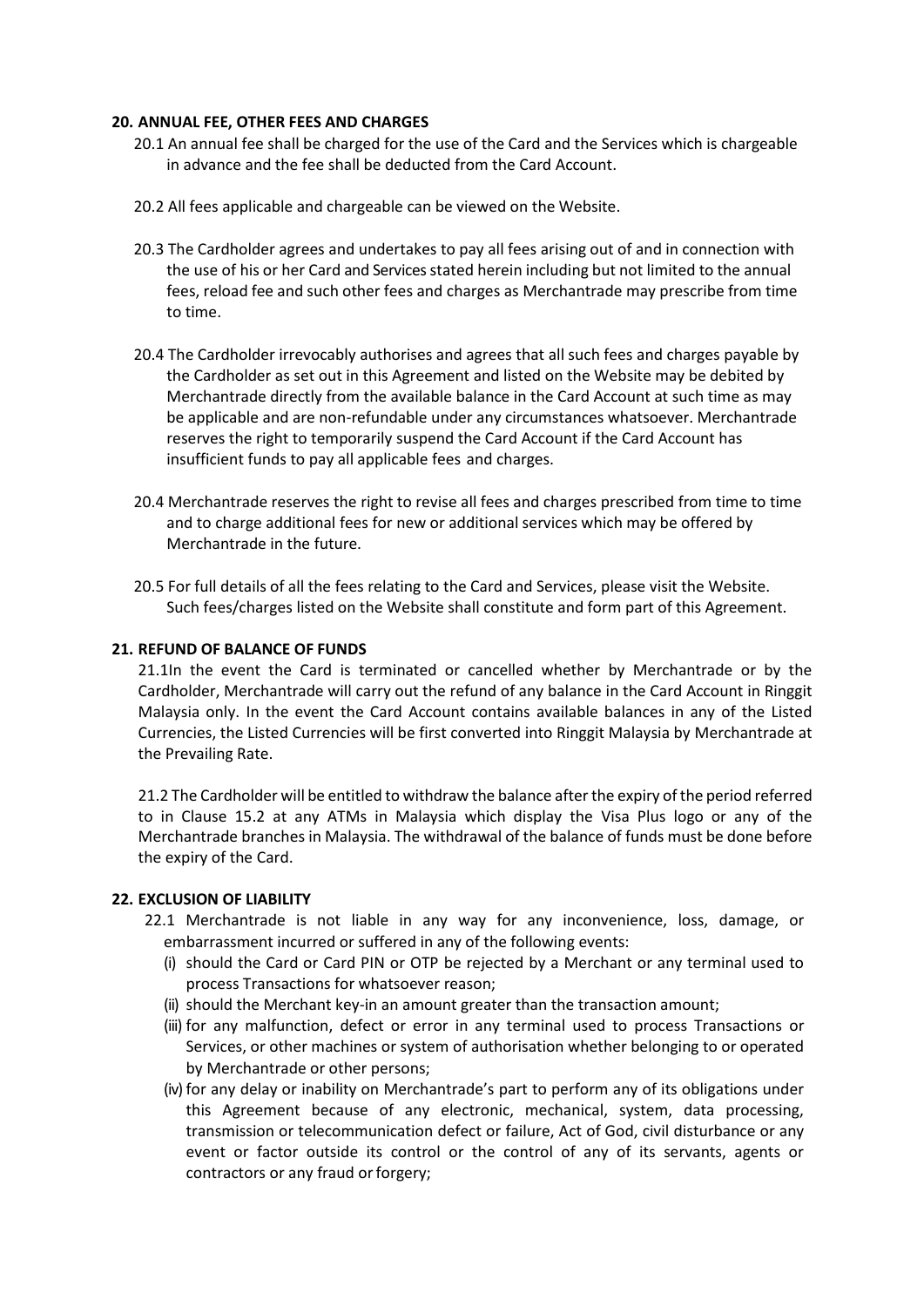- (v) any neglect, refusal or inability of on our part or any Merchant to authorise or approve the Card or honour or effect any other transaction on the Card Account for any reason whatsoever;
- (vi) for any damage or loss or inability to retrieve any data or information that may be stored in the Card or any microchip or circuit or device in the Card; and/or
- (vii)for any interception or disclosure to any person (whether unlawful or otherwise) of any data or information relating to the Cardholder, any Transaction or the Card Account transmitted through or stored in any electronic system or medium, howsoever caused.

### **23. LIMITATION OF LIABILITY**

23.1 Without prejudice and subject to the terms and conditions herein, the Cardholder hereby agrees that the amount of total liability of Merchantrade arising from this Agreement shall not in any event exceed the remaining funds in the Card Account Balance.

# **24. DISPUTED TRANSACTION ON GOODS AND SERVICES**

24.1 Merchantrade shall not be responsible and liable for whatsoever goods and services, including but not limited to any defect or deficiency in goods and services purchased with the Card.

24.2 Merchantrade shall not be responsible for the delivery, quality, safety, legality, fitness for purpose or any other aspect of the goods or services purchased by the Cardholder from any Merchants with the Card. All disputes involving the same should be addressed directly to the Merchants, and the Cardholder shall settle all disputes directly with the relevant Merchants and shall pay Merchantrade all amounts required under this Agreement despite such disputes. The Cardholder shall not initiate any claims or take legal action against or enjoin Merchantrade for any claims or disputes or legal proceedings the Cardholder has against the Merchants or for any issues with regard to the delivery, quality, safety, legality, fitness for purpose or any other aspects of the goods or services purchased by the Cardholder from the Merchants.

#### **25. CONCLUSIVENESS OF EVIDENCE**

25.1The Cardholder may check with the Customer Service Help Desk or alternatively from ATMs that display the Visa Plus logos the Card Account Balance at any time and from time to time. However, the amounts reflected on the ATM screen against the Card Account shall not for any purpose whatsoever be taken as a conclusive available balance statement of the Card Account with Merchantrade as it shall not include any Top-Ups to the Card Account which have not been verified by Merchantrade and/or Card Transactions which have not debited from the Card Account yet.

25.2 The Cardholder may access E-Statement free of charge via the Website by logging into his or her Card account with his or her user name and password.

25.3 Each E-Statement will provide Transactions history over a monthly period including fees and charges that have been incurred and posted to the Card Account.

25.4 The Cardholder shall inform Merchantrade of any errors within 14 days from the date Transactions are posted to the E-Statement, failing which the Cardholder shall be deemed to have accepted all entries contained in the E-Statement as correct, final and conclusive evidence of the facts contained therein and binding on the Cardholder, and the Cardholder shall thereafter be precluded from making any claims against the Merchantrade by alleging that the said E-Statement contains any error, discrepancy or inaccuracy.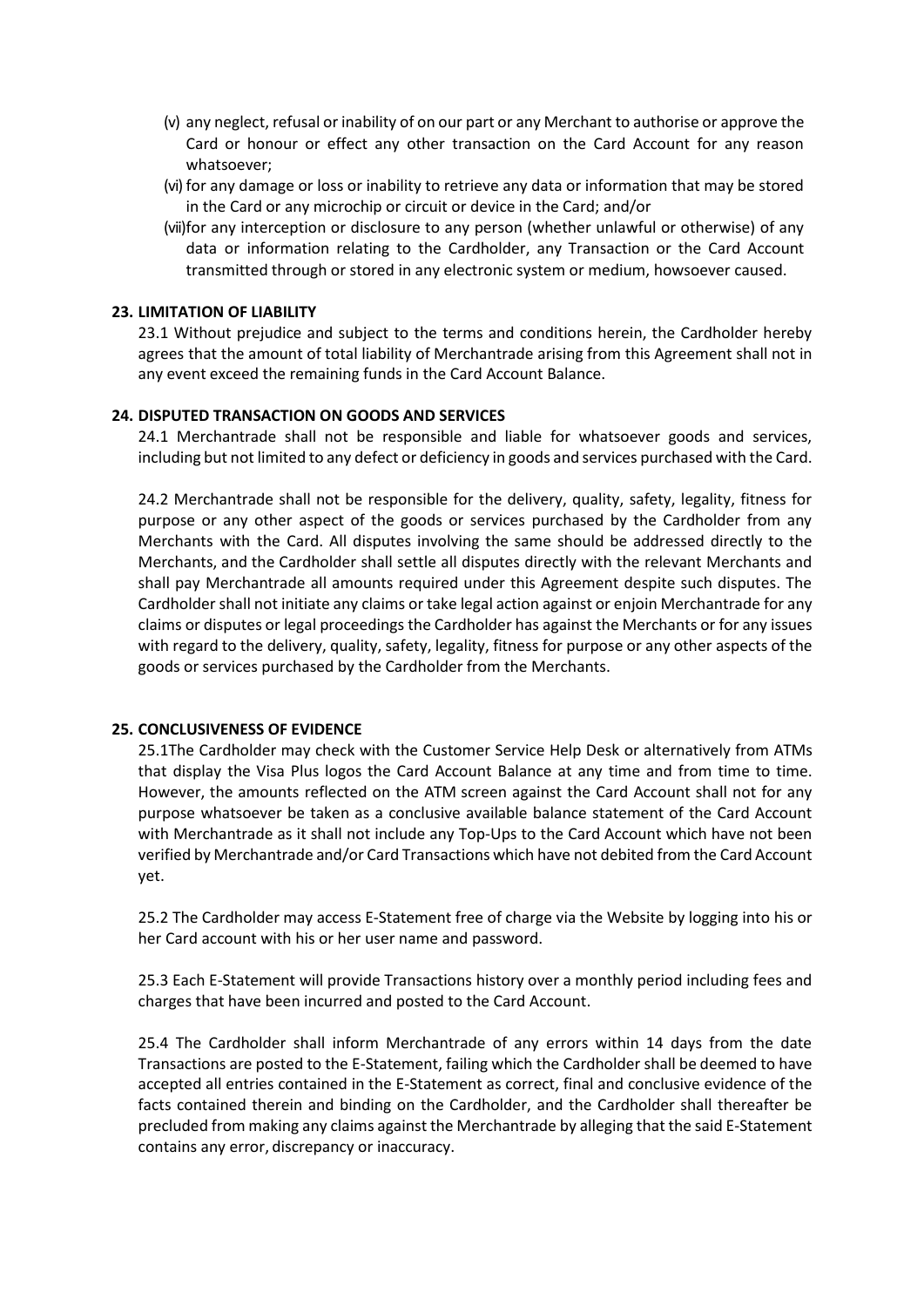25.5 The Cardholder may request Merchantrade for a printed E-Statement detailing the purchase transactions for the Card up to a period of latest twelve (12) months ("Printed Statement"), and Merchantrade shall be entitled to charge a fee of Ringgit Malaysia Two (RM2) only per Printed Statement for each monthly statement or at such rate as may be prescribed by Merchantrade from time to time and such fee may be debited by Merchantrade directly from the Card Account Balance. All information contained in such Printed Statements issued by Merchantrade shall be deemed to be accurate, conclusive and binding on the Cardholder.

25.6 The Cardholder may request for copies of the sales draft subject always to their availability and Merchantrade shall be entitled to charge a fee of Ringgit Malaysia Fifteen (RM15) only per sales draft or at such other fee as Merchantrade shall in its absolute discretion prescribe for each copy and such fee may be debited by Merchantrade directly from the Card Account Balance.

# **26. VARIATION REVISION OR CHANGE OF TERMS AND CONDITIONS**

26.1 Merchantrade may, at its absolute discretion, from time to time, by giving to the Cardholder of at least twenty-one (21) calendar days prior notice before the effective date, add, delete or amend any of these terms and conditions.

26.2 At the discretion of Merchantrade, notice of such additions, deletions or amendments may be effected by:

- (i) mailing the notice to the Cardholder;
- (ii) sending the notice by electronic mail to the Cardholder;
- (iii) sending the notice by SMS to the Cardholder; or
- (iv) posting the notice on the Website.
- 26.3Retention or use of the Card after the effective date of any variation, revision or change of the terms and conditions pursuant to Clauses 26.1 and 26.2 shall be deemed to constitute acceptance of such variation, revision or change without reservation by the Cardholder.
- 26.4 If the Cardholder does not accept the proposed variation, revision or change, the Cardholder may terminate the use of the Card by giving prior written notice to Merchantrade and return the Card, cut across the magnetic strip and across the chip, to Merchantrade prior to the effective date, and the use of the Card thereafter shall be deemed terminated upon Merchantrade's receipt of the destroyed Card and the provision relating to termination in Clause 15 hereof shall henceforth apply.

# **27. COMMUNICATION AND SERVICE OF DOCUMENTS**

27.1 General communications and notices to the Cardholder shall be displayed on the Website, and it is the Cardholder's responsibility to check regularly for such notices on the Website.

27.2 Specific notices or communication to the Cardholder shall be sent to his or her last known address by personal delivery, facsimile transmission, email, ordinary post and/or by SMS or in any manner as Merchantrade may deem fit.

27.3 Communication and notices displayed on the Website shall be considered to have been received by the Cardholder on the date of posting on the Website. Communication and notices sent by facsimile or electronic mail or SMS shall be considered to have been sent and received by the Cardholder on the same day. Communication and notices sent by ordinary post shall be considered to have been delivered three (3) calendar days after the date of posting if sent by post to an address within Malaysia, and considered delivered five (5) calendar days after the date of posting if sent outside of Malaysia.

27.4 The Cardholder hereby agrees that the service of any notices or any other legal process in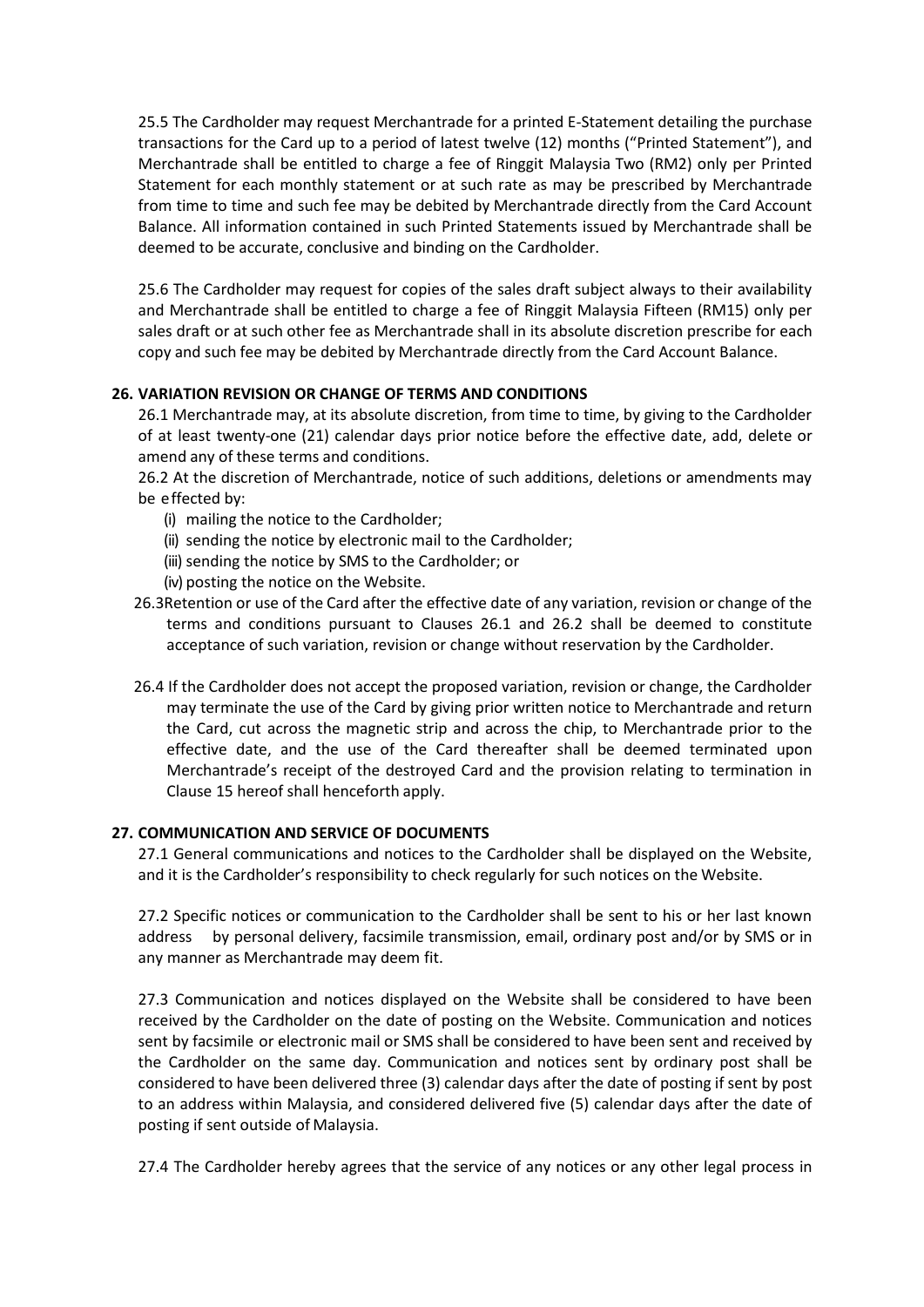respect of any claim arising from or connected with this Agreement may be effected on the Cardholder by sending a copy of the same by prepaid ordinary post to the Cardholder's last known address and such postings shall be deemed good and sufficient service thereof on you whether or not the same shall be returned undelivered. Any failure by the Cardholder to notify any change of your address resulting in the delay or return of notices, correspondences, and legal process shall not prejudice the rights and entitlement of Merchantrade under this Agreement.

# **28. MERCHANTRADE'S RIGHT TO WITHDRAW ANY FACILITIES OR TERMINATE USE OF CARD**

28.1 Notwithstanding any other provisions to the contrary herein set out, Merchantrade may, at its sole and absolute discretion, at any point of time, with or without notice, decide not to renew, to cancel, to revoke the Card or to suspend or restrict the use of Card by the Cardholder upon the occurrence of any one of the following events:

- (i) Use the Card for any illegal, unauthorized or unlawful activities or transactions including but not limited to online betting and gambling activities;
- (ii) Use the Card for any activities or transactions which are prohibited under any law, or constitute a breach of public policy of the country in which such activity or transaction is effected or take place or constitute a breach of public policy of the Cardholder's country of residence; or
- (iii) Pledge the Card or otherwise use the Card as security to any party for any reason whatsoever.
- 28.2 In addition to the provisions herein, the Cardholder hereby agrees and confirms that all fees and charges payable by the Cardholder under the terms and conditions herein may be debited by Merchantrade directly from his or her Card Account Balance and are nonrefundable.
- 28.3The Cardholder undertakes to hold Merchantrade harmless and to indemnify Merchantrade against any liability for loss, damage, costs and expenses (legal or otherwise including costs on a solicitor and client basis) which Merchantrade may incur by reason of the provisions herein or enforcement of its rights hereunder.

# **29. COSTS AND EXPENSES**

29.1 The Cardholder shall be fully liable to pay to Merchantrade all costs (including legal costs on a solicitor and client basis), charges and expenses which Merchantrade may incur in enforcing or seeking to enforce any of the provisions herein or in obtaining or seeking to obtain payment of all or any part of the monies owing by the Cardholder.

### **30. WAIVER**

30.1Merchantrade's acceptance of any terms or payments, or any delay or failure by Merchantrade to exercise of its rights and/or remedies under this Agreement does not represent a waiver of any of its rights and does not prevent Merchantrade from enforcing any of its rights under this Agreement. Any single or partial exercise of any right, power or privilege shall not preclude any other or further exercise thereof or the exercise of any other right, power or privilege hereunder. Merchantrade shall be considered to have waived its rights only if Merchantrade specifically notify the Cardholder of such a waiver in writing.

30.2The rights and remedies provided in this Agreement are cumulative and not exclusive of any rights or remedies provided by law.

### **31. FEATURES AND BENEFITS**

31.1Merchantrade may review, revise, add or remove any of the features and benefits listed in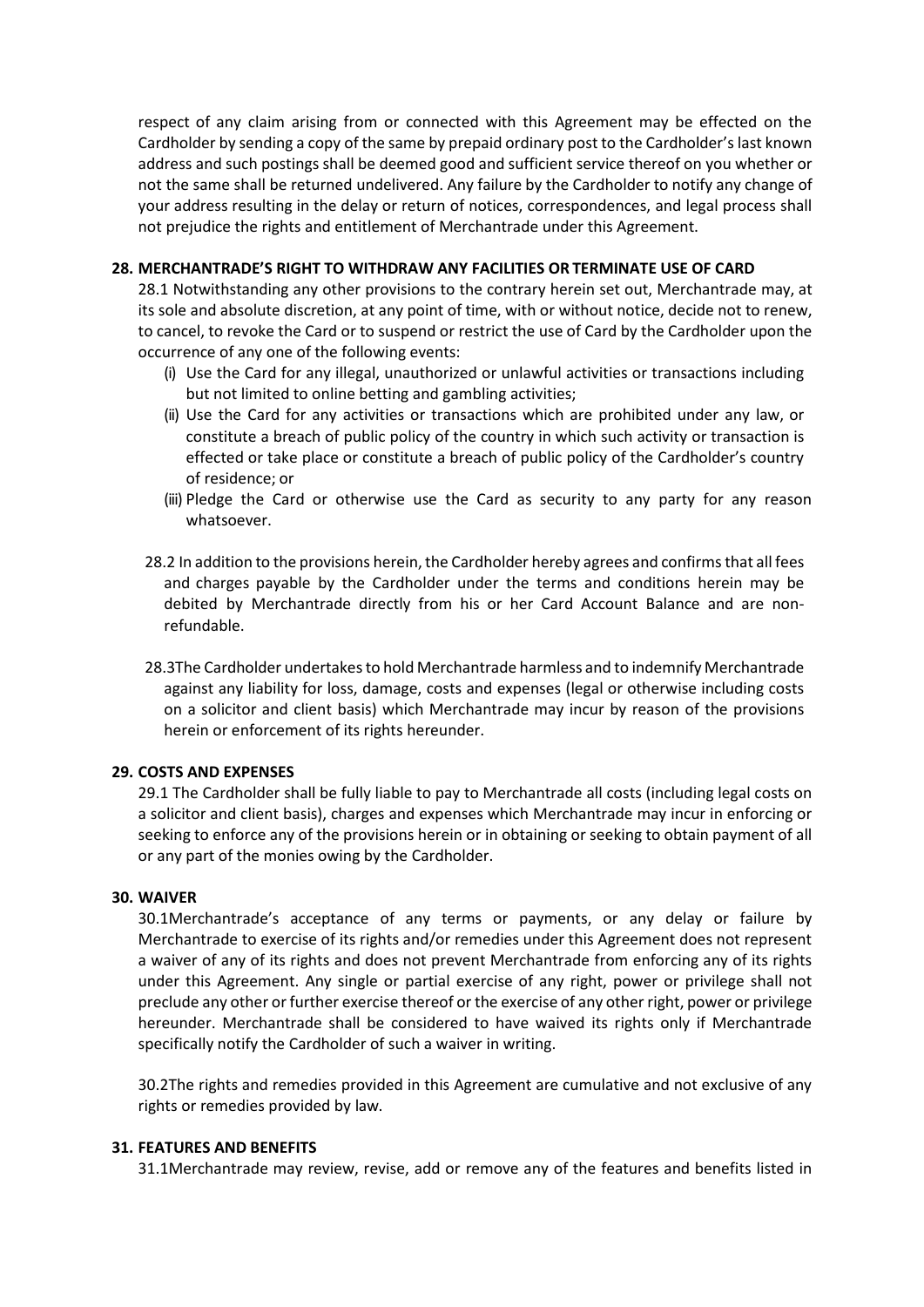the Website from time to time.

# **32. CONSENT TO DISCLOSURE OF INFORMATION AND MERCHANTRADE'S RIGHT TO DISCLOSURE**

32.1The Cardholder irrevocably authorizes and consents to the disclosure by Merchantrade at any time to any party of any information or documents pertaining to the Cardholder's particulars and affairs (financial or otherwise), the Card Account or the Card and any other information which Merchantrade deems necessary to facilitate the use of the Card or the processing of any Transactions effected or to be effected through the use of the Card or for any other purposes which Merchantrade may require the disclosure, subject to prevailing regulations.

32.2 In addition, the Cardholder hereby authorizes Merchantrade to disclose any information concerning the Cardholder to any of Merchantrade's existing or future business partners for the purpose of providing information about the Card or services to the Cardholder or for any other purposes.

32.3The Cardholder hereby warrants and undertakes that all personal information provided to Merchantrade is true, correct and complete. The Cardholder shall ensure that all information provided to Merchantrade are current and updated at all times, and Merchantrade shall not be liable for the consequences arising out of erroneous/incomplete/incorrect information supplied by the Cardholder.

32.4Disclosure of information pursuant to Clause 32 herein shall survive the termination of this Agreement or the Card.

32.5The Cardholder agrees that Merchantrade shall not be liable for any disclosure by Merchantrade in Clause 32 and the Cardholder undertakes to hold Merchantrade harmless and keep Merchantrade fully indemnified from and against all claims, losses, damages (including direct or indirect damages) or liability whatsoever and howsoever arising out of such disclosure of information by Merchantrade or any error, inaccuracy or misstatement of such information whether caused by Merchantrade or any other third party's omission or due to system or technical default or failure or otherwise.

# **33. FORCE MAJEURE**

33.1 Merchantrade shall not be responsible or liable for any loss or damage sustained by the Cardholder for failing or delaying to perform in whole or in part any part of its obligations under this Agreement, attributable directly or indirectly to service failures, delays or disruptions as a result of circumstances, including without limitation, unavailability, malfunction and failure of computer system, data and telecommunication, or electricity failures, Acts of God, riots, civil commotions, insurrections, wars, strikes, terrorism, material shortages, natural calamities, civil unrest, regulatory and government action or other industrial action or trade disputes and any other causes beyond Merchantrade's or its agents' or service providers' reasonable control or any fraud or forgery. Merchantrade's obligations, as far as affected by such acts or occurrences, shall be suspended during the continuance of any delay or failure in performances so caused, and such delay or failure shall not be a breach of this Agreement.

# **34. GOVERNING LAW AND JURISDICTION**

34.1This Agreement shall be governed and construed under the laws of Malaysia and the Cardholder agrees to submit to the exclusive jurisdiction of the Courts of Malaysia.

### **35. CONFLICT BETWEEN ENGLISH VERSION AND OTHERS**

35.1In the event of any inconsistency, conflict, ambiguity or discrepancy between the English version and any other version of the terms and conditions herein, the terms and conditions in the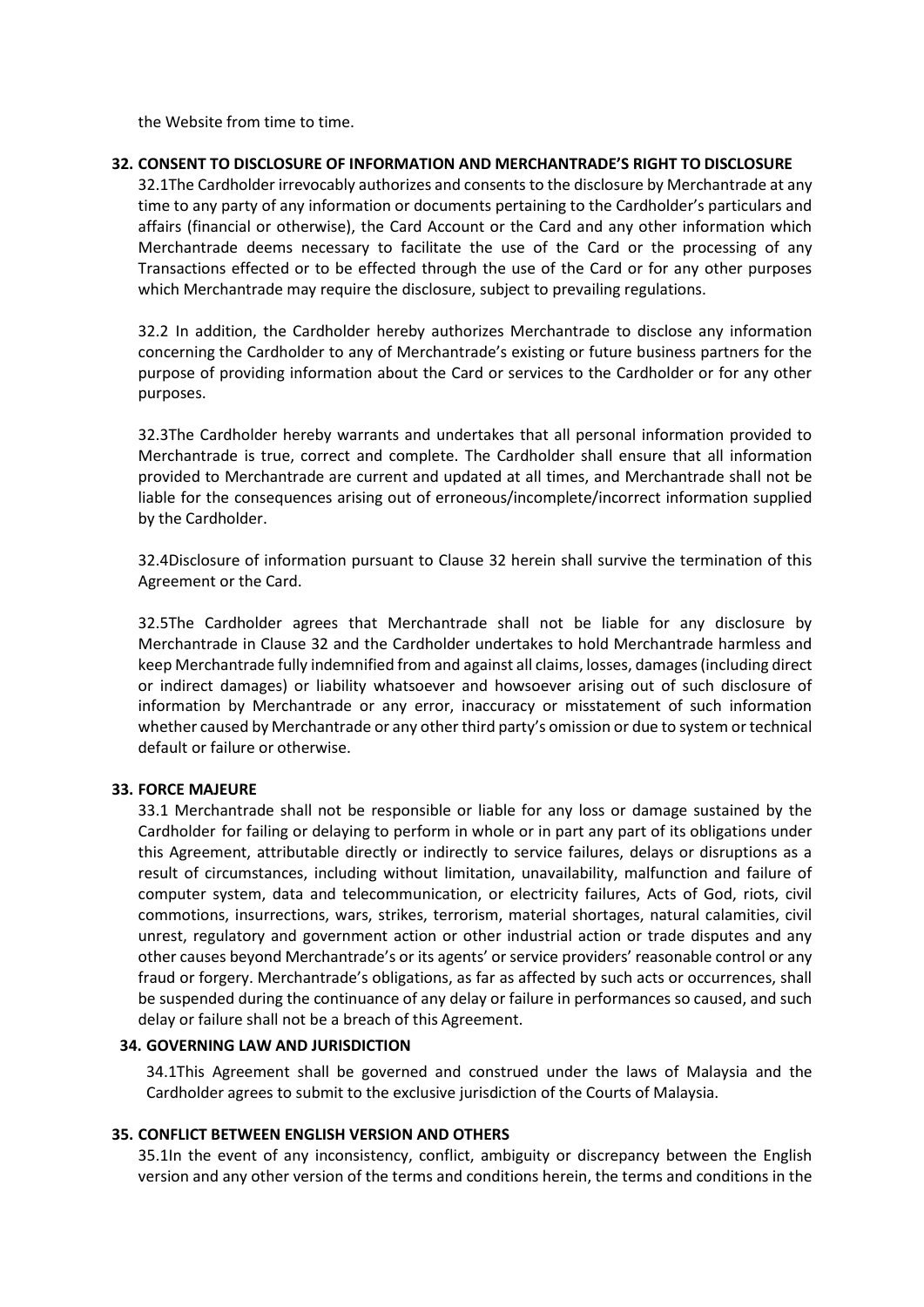English version shall prevail.

### **36. SEVERABILITY**

36.1The invalidity or unenforceability of any of the provisions herein shall not nullify the underlying intent of this Agreement and any such invalid or unenforceable provision shall be severable. The invalidity or unenforceability of such terms or provisions of this Agreement shall not affect the validity or enforceability of other terms or provisions herein contained which shall remain in full force.

### **37. SUCCESSORS BOUND**

37.1The provisions contained herein shall be binding upon the heirs and personal representatives of the Cardholder and Merchantrade's successors-in-title and assigns.

### **38. ASSIGNMENT**

38.1The Cardholder is not permitted to assign this Agreement to any party; however Merchantrade reserves the right at any time without the Cardholder's consent to assign the whole or any part of Merchantrade's rights and obligations under this Agreement with or without notice to the Cardholder.

# **39. INDEMNITY**

39.1The Cardholder hereby undertakes to hold Merchantrade harmless and fully indemnify Merchantrade from and against all losses (including consequential or otherwise), damages, actions, proceedings, claims, demands, costs, expenses and liabilities whatsoever from all parties, directly or indirectly arising out from such use or misuse of the Card or Card Account or the Website, Web Portal or Mobile Application or the Cardholder's breach of any of the provisions herein or in enforce of Merchantrade's rights hereunder or any claims being brought against Merchantrade.

#### **40. TIME OF ESSENCE**

40.1Time wherever mentioned shall be of the essence of this Agreement.

#### **41. DISCREPANCY AND AMBIGUITY**

41.1 Should there be any conflict or discrepancy between the terms and conditions of the Standard Application Form and the terms and conditions herein, the Cardholder agrees that the terms and conditions more favourable to Merchantrade shall prevail and be deemed as the governing and operative provision binding on the Cardholder.

41.2 In the event of any ambiguity arising from this Agreement, such ambiguity shall be resolved by Merchantrade, and any construction of the meaning of any provision by Merchantrade shall be final and binding on the Cardholder.

### **42. RECONSTRUCTION OF MERCHANTRADE**

42.1The liabilities and/or obligations under this Agreement shall continue to be valid and binding for all purposes whatsoever notwithstanding any liquidation (whether compulsory or voluntary) or any change by amalgamation, reconstruction or otherwise which may be made by Merchantrade.

# **43. PRESERVATION OF RIGHTS AND ENTITLEMENT**

43.1Notwithstanding anything in this Agreement, Merchantrade's rights and entitlement under this Agreement shall continue to remain in full force and effect and shall survive any cancellation, termination, revocation or suspension of the Card.